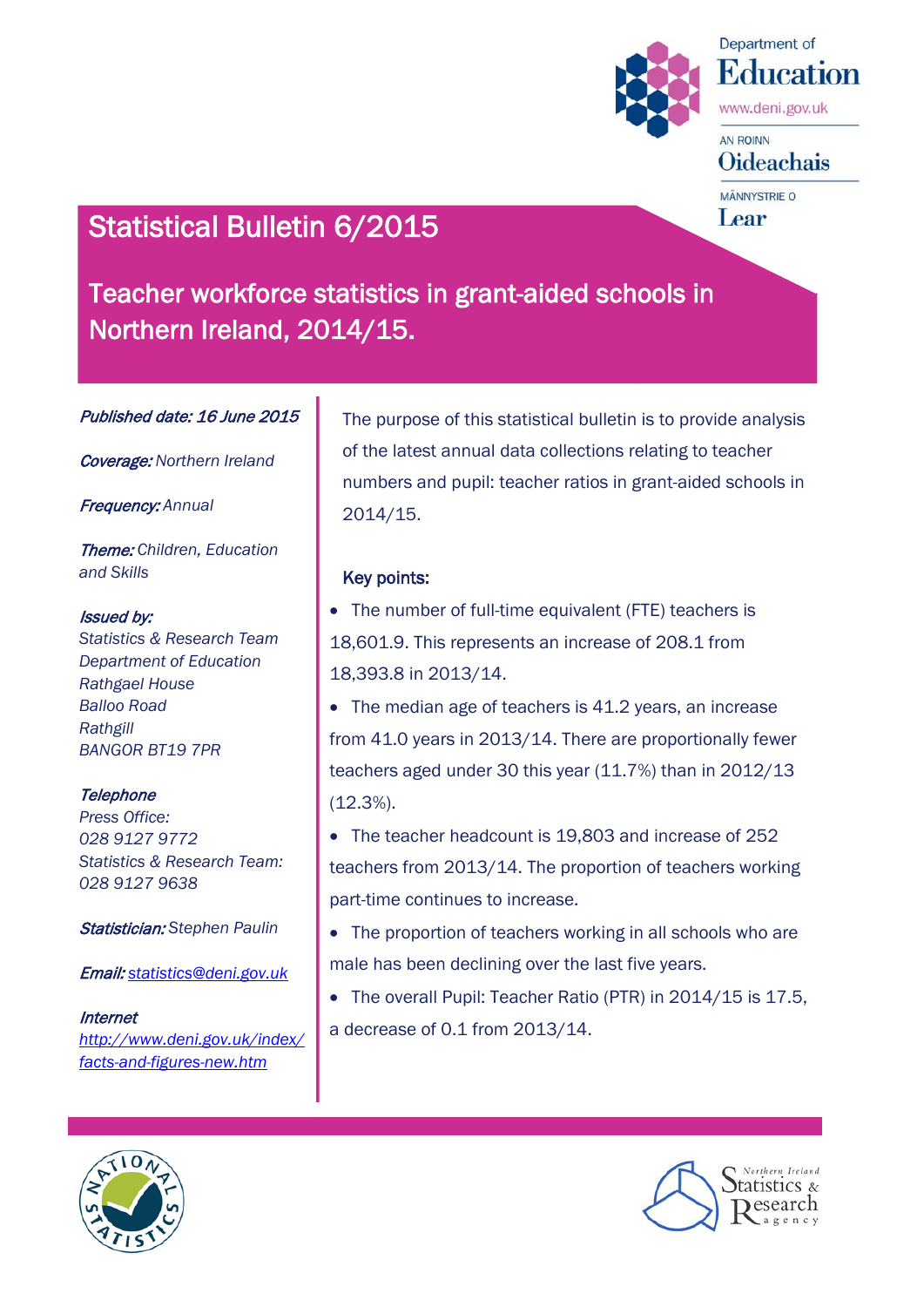# **Contents**

| Section | <b>Title</b>                          | Page |
|---------|---------------------------------------|------|
|         | Introduction                          | 3    |
| 1       | Full-time equivalent teacher numbers  | 4    |
| 2       | Teacher headcount and characteristics | 5    |
| 3       | Pupil: Teacher Ratios                 | 8    |
|         | List of Tables and Charts             | 10   |
|         | Notes for readers                     | 10   |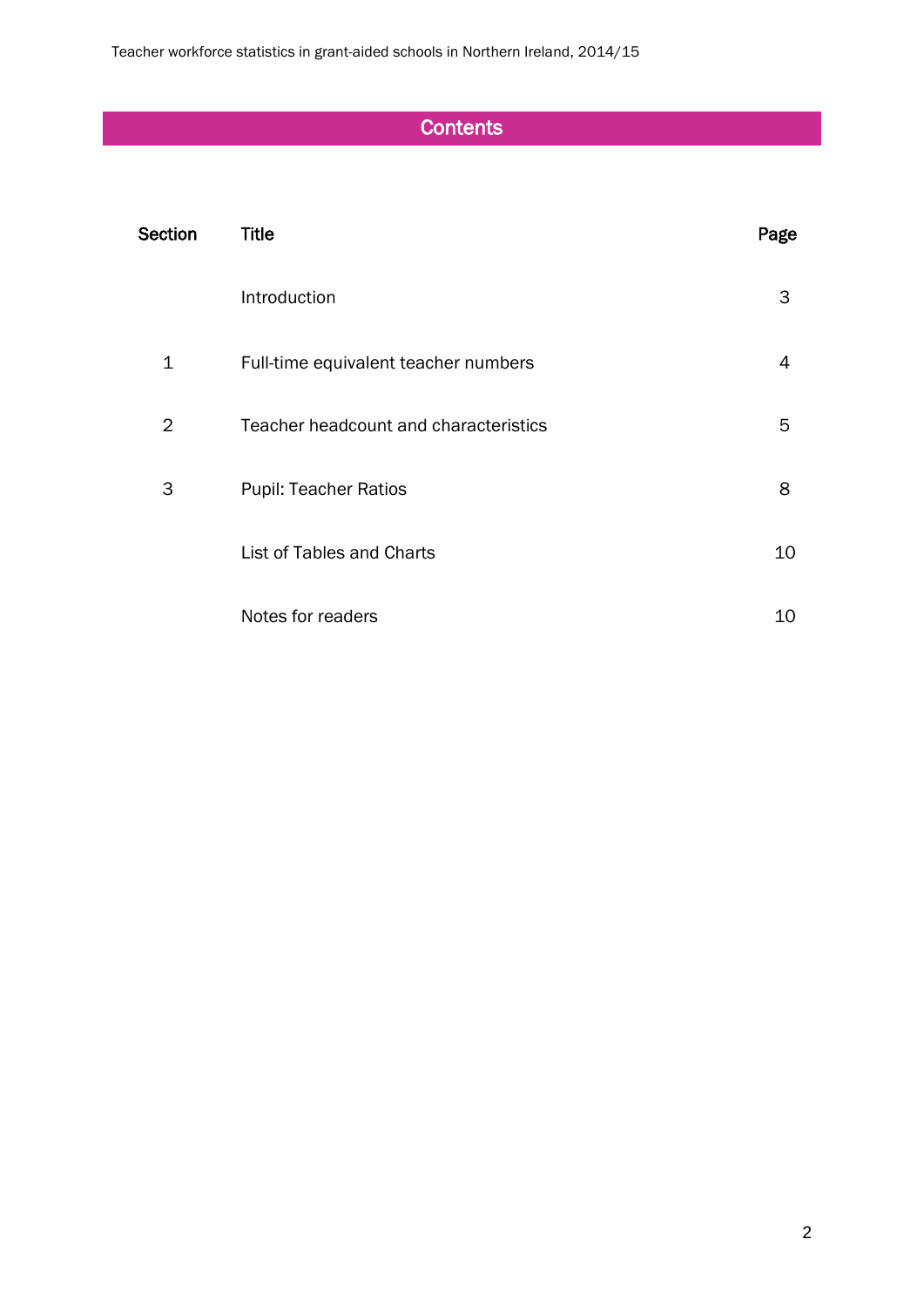# **Introduction**

The purpose of this statistical bulletin is to provide analysis of the latest annual data collections relating to teacher numbers and pupil: teacher ratios in grant-aided schools in 2014/15. This information is analysed by former Education and Library Board areas, school type and teacher characteristics including gender, age, full-time/part-time working and principal/vice principal breakdown.

The information collected throughout this process is used by policy branches within the Department of Education to inform education workforce policy. The data are also used to respond to Assembly questions.

Information in this statistical bulletin relates to teacher numbers and Pupil: Teacher Ratios. All figures referred to are included in the main body of the text. All tables are included as annexes.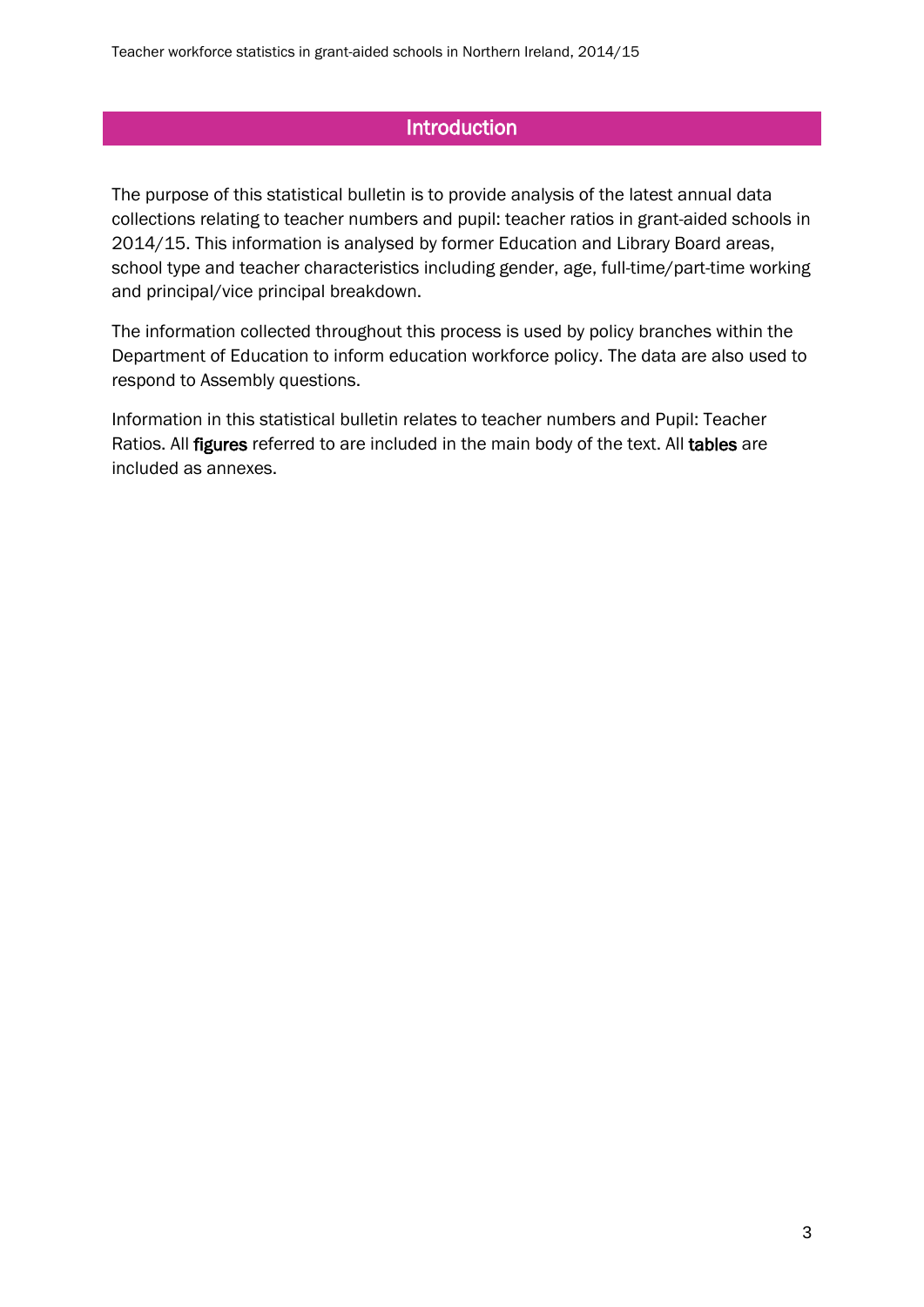# Section 1: Full-time equivalent teacher numbers

- Figure 1 shows the number of FTE teachers since 2005/06. The number of FTE teachers has increased again this year, going up by 208.1 to 18,601.9. This increase goes against the general downwards trend which has seen an overall decrease of 1,100.7 FTE teachers between 2005/06 and 2014/15.
- The figures for nursery schools, preparatory departments of grammar schools and secondary schools have stayed at similar levels to last year. Both primary and grammar schools have seen an increase in the number of FTE teachers (197.8 and 35.9 respectively). In contrast to this special schools have seen a decrease in their number of FTE teachers by 27.8. This information is given in Figure 1 below and analysed by former Education and Library Board area, school type, and school management type in Tables 1 and 2.
- Despite the increase in the number of FTE teachers in primary schools the PTR has remained the same (as shown in Figure 8). This is because of a proportionate rise in the number of FTE pupils in primary schools from 167,632 in 2013/14 to 171,198 in 2014/15 (Source: NI school census).

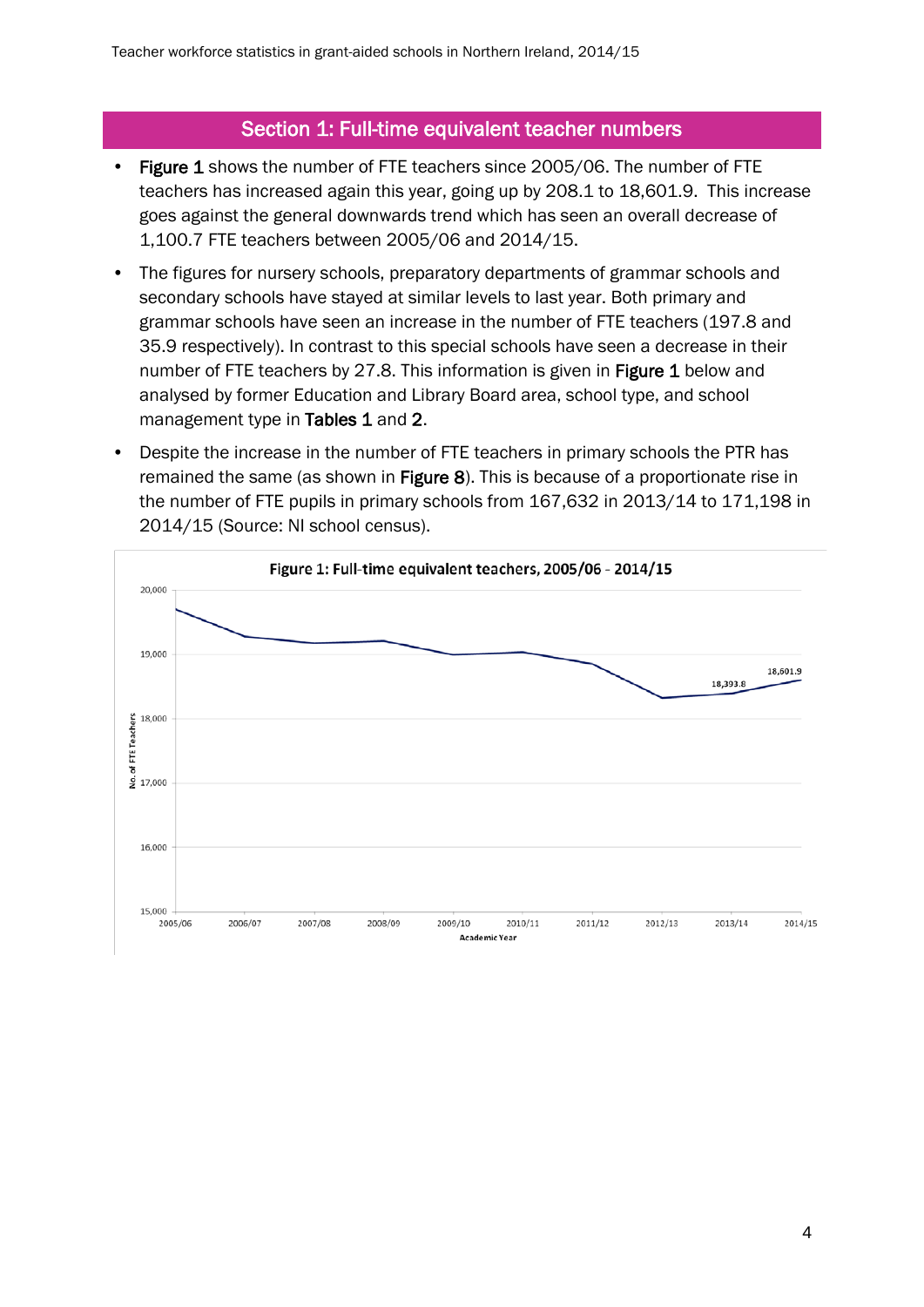# Section 2: Teacher headcount and characteristics

• Figure 2 shows the distribution of teachers' ages. The median age in 2014/15 is 41.2 years. There are proportionally fewer teachers aged below 30 this year (11.7%) than in 2012/13 (12.3%).



• Figure 3 shows the teacher headcount since 2010/11, broken down by fulltime/part-time working. The headcount has increased this year by 252, following the previous year's increase of 115. The proportion of teachers working part-time has been gradually increasing with 15.2% of all teachers working part -time in 2014/15, compared to 12.9% in 2010/11.

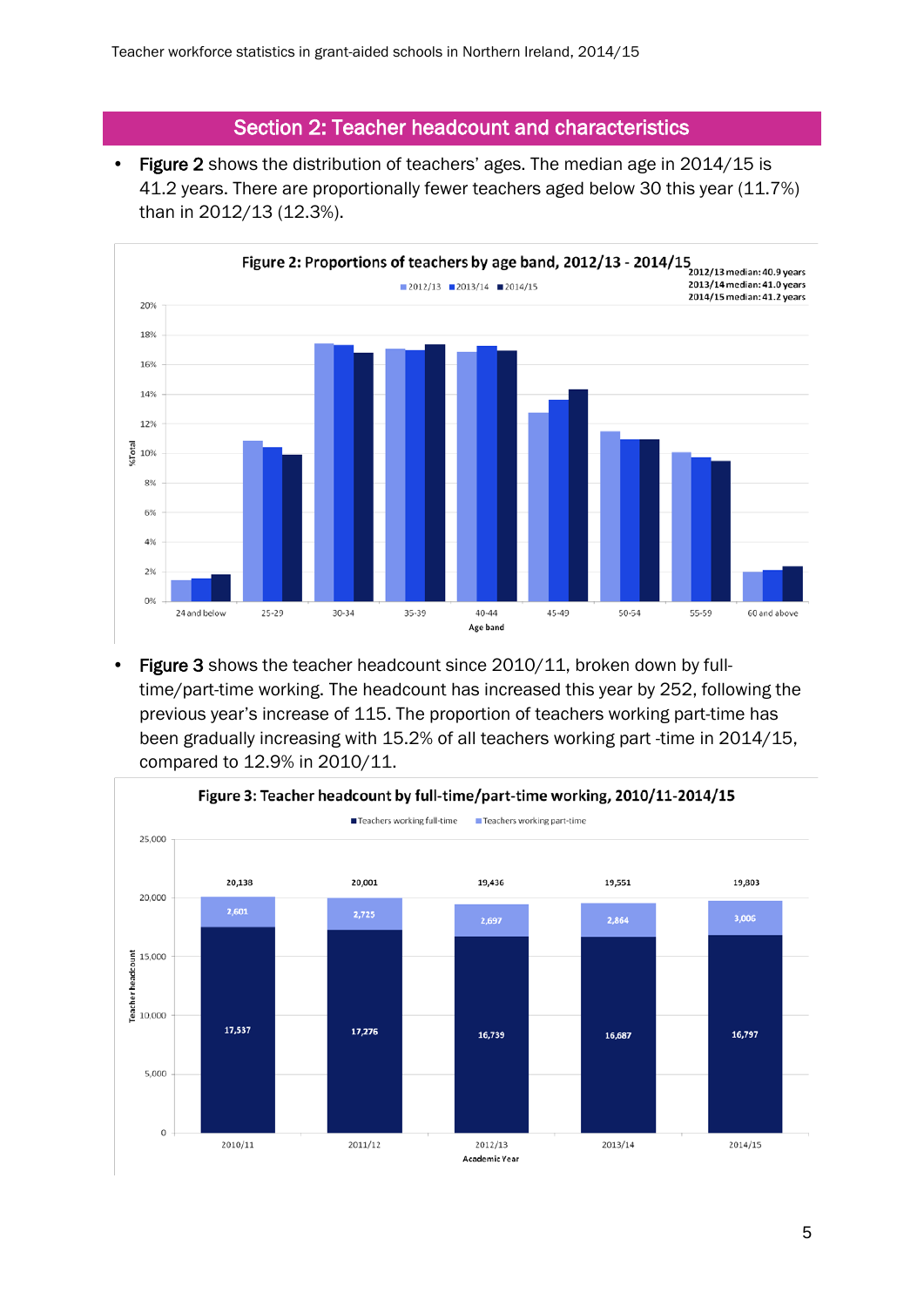• Figure 4 shows that 76.7% of all teachers are female and 23.3% are male, compared to 75.3% of females and 24.7% of males in 2010/11. When compared to 2010/11, the proportion of male teachers in nursery and primary has stayed the same and in special schools there has been a slight increase, whilst secondary (non-grammar) and grammar schools have seen a decrease in the proportion of male teachers.



Figure 5 shows how the relative proportions of male and female teachers vary by school type. Most notable, is the absence of any male teachers in the nursery sector and the low percentage (15.2%) of male teachers in primary and preparatory schools. The proportion of teachers across the nursery, primary and preparatory schools, who are male is 14.8%, while in the post primary schools, 31.6% of teachers are male.

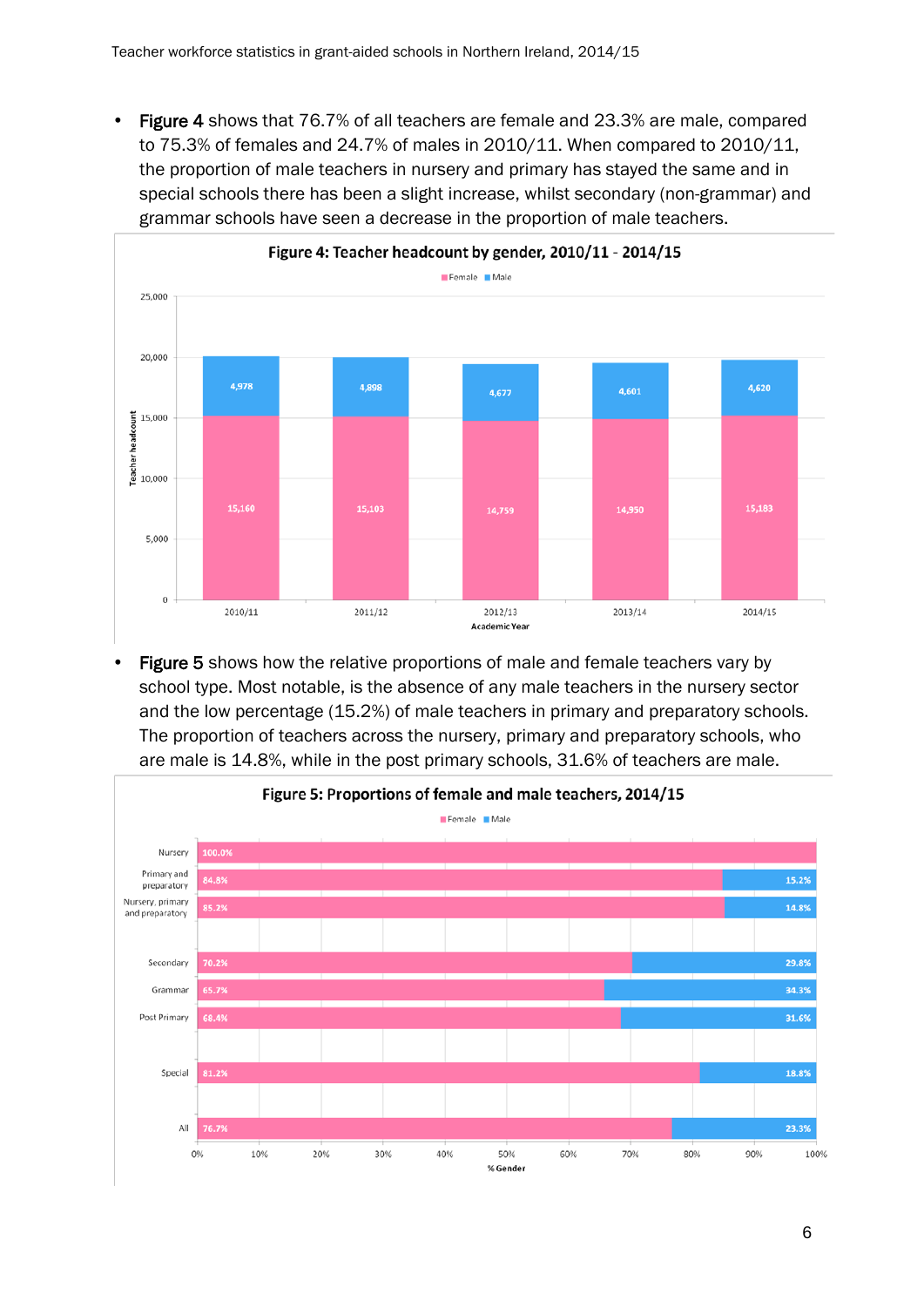- Tables 3 to 6 provide details of the number of teachers by gender, age, school type, former Education and Library Board areas, and full-time/part-time working.
- Figure 6 illustrates how the relative proportions of principals and vice principals vary by gender and school type. Most notable, is the low percentage of male principals and vice principals (39.0% and 31.3% respectively) in nursery, primary and preparatory schools. In post primary schools, 62.9% of principals and 46.9% of vice principals are male. Table 7 gives a breakdown of the number of principals and vice principals by gender and school type.



• In nursery, primary and preparatory schools 61.0% of principals are female compared to 85.2% of all teachers in nursery, primary and preparatory schools. Similarly, in all post primary schools 37.1% of all principals are female compared to 68.4% of all post primary teachers (Figures 5 and 6).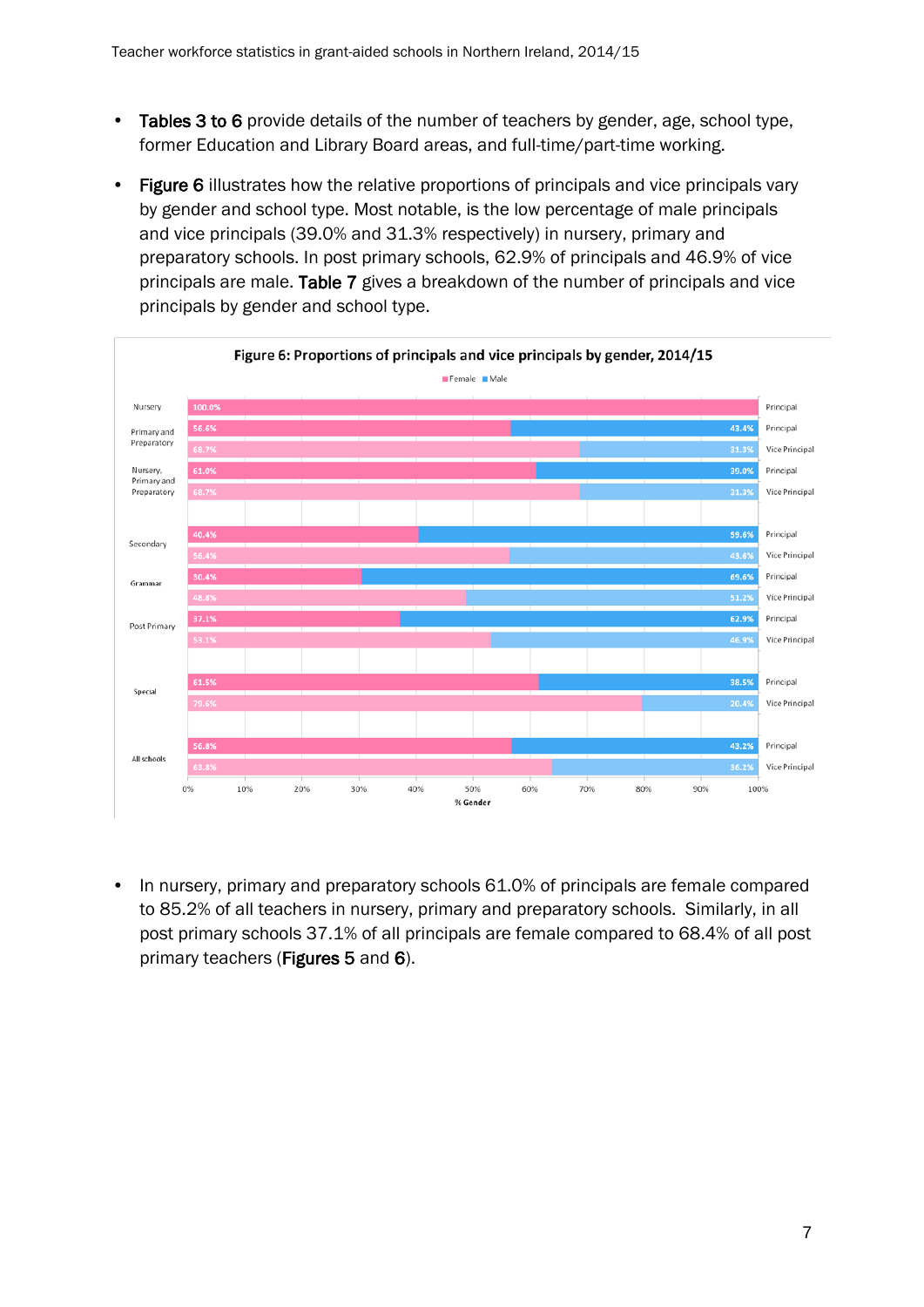# Section 3: Pupil: Teacher Ratios

• Figure 7 details the PTRs for nursery, primary and post-primary (secondary (non grammar) and grammar) schools from 2005/06 to 2014/15. During this time period the overall PTR has remained relatively static, except for an increase in 2012/13 to 17.5 from 16.9 the previous year (Table 8).



Figure 8 shows that the PTRs have fallen this year for nursery schools (0.1), the preparatory departments of grammar schools (0.5), secondary schools (0.2) and grammar schools (0.1). The PTR for primary schools has remained static at 21.1, while special schools have seen an increase of 0.5 to their PTR. The largest change in PTR figures was for the preparatory departments of grammar schools, which fell by 0.5 pupils per teacher (Table 8).

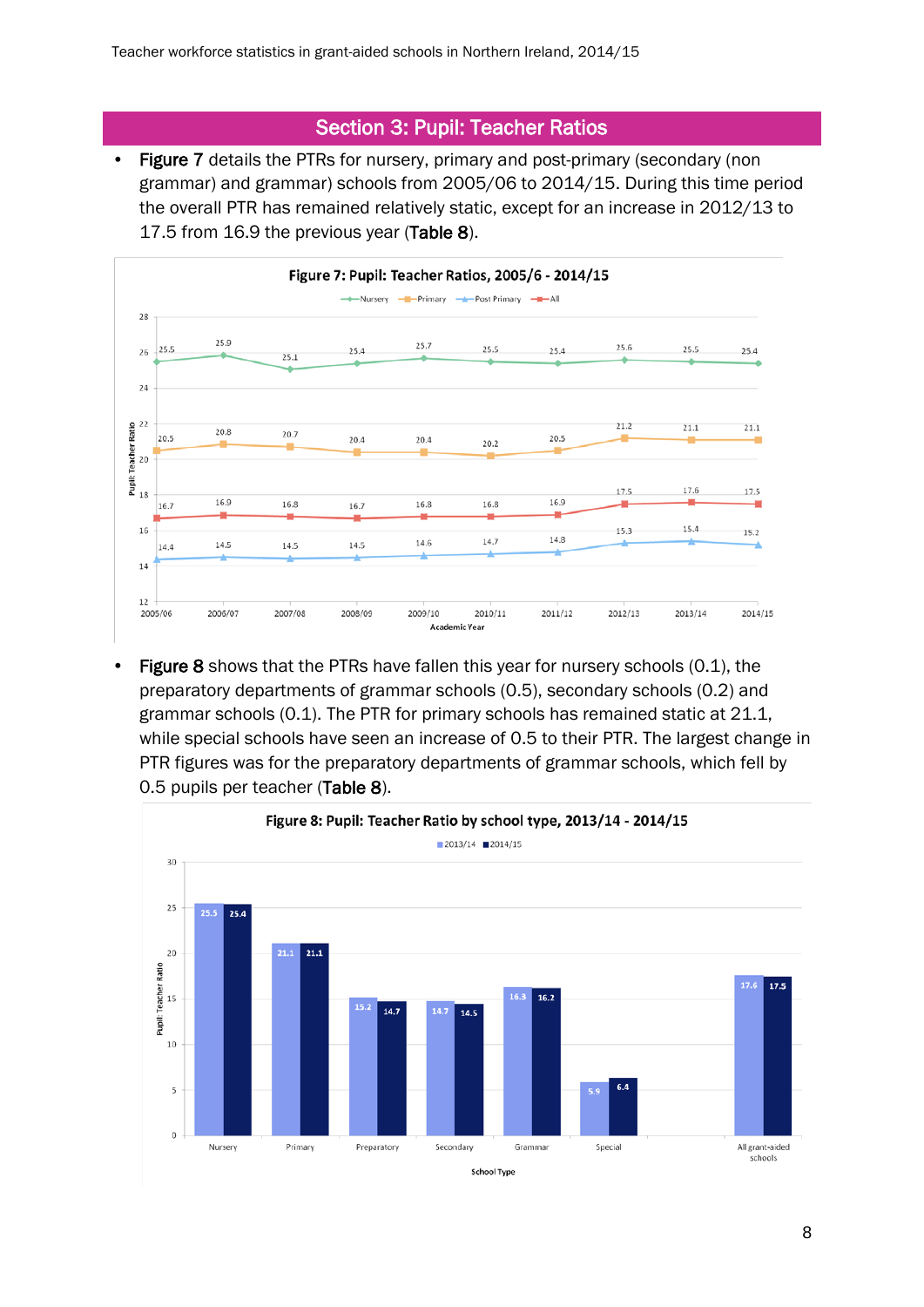• Figure 9 shows that the overall Pupil: Teacher Ratio is lower than in England and Wales, but higher than in Scotland. However, direct comparisons are not advised, as there are differences in the coverage and scope of the data collections. This information is broken down by school type in Table 10.



1An overall PTR figure for Republic of Ireland is not available. See Notes to Readers, paragraph 15.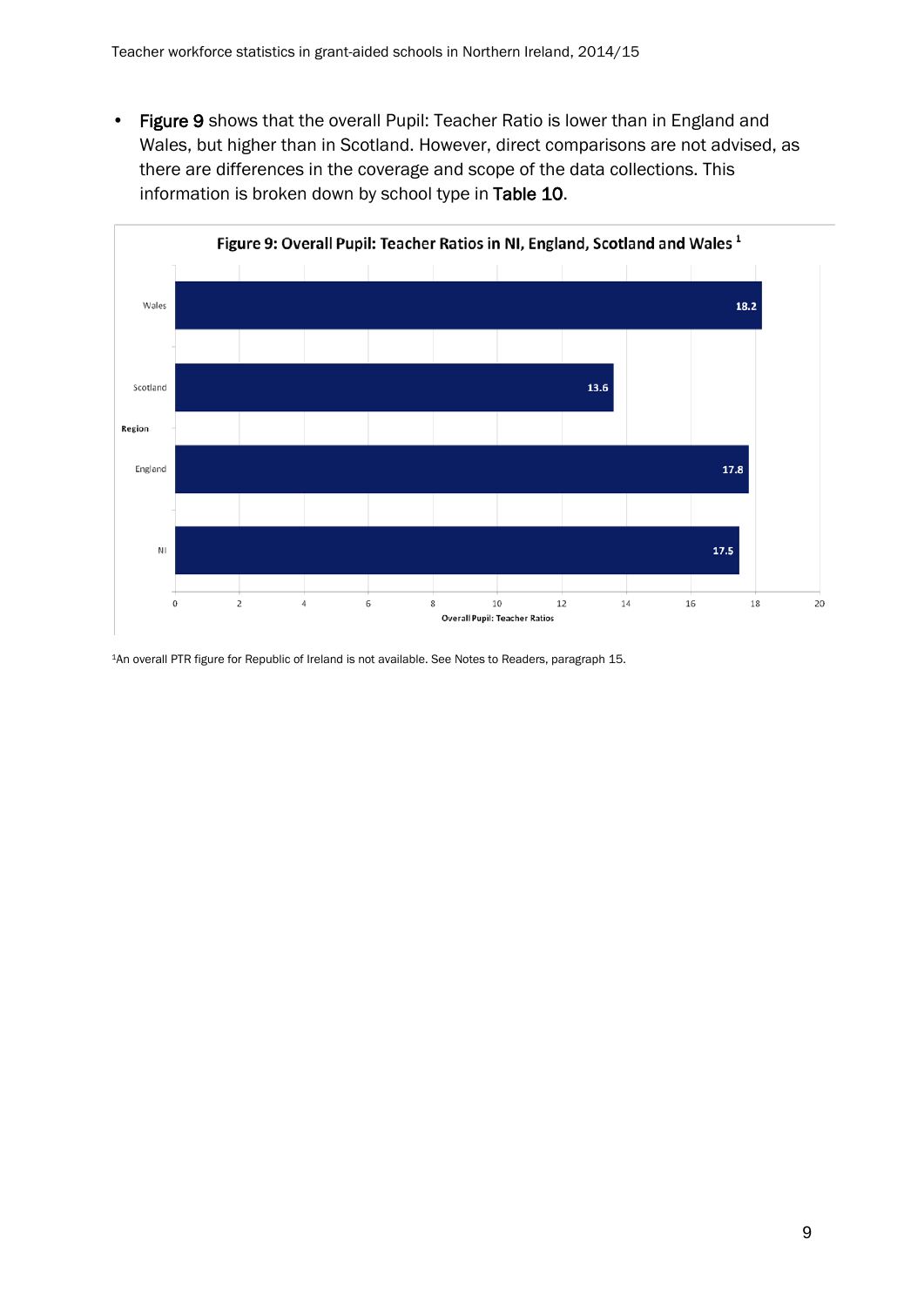# List of Tables and Charts

- Table 1 Full-time equivalent (FTE) teachers in Northern Ireland by former Education and Library Board area, school type and management type: 2014/15
- Table 2 Full-time equivalent teachers in Northern Ireland by school type and management type: 2005/06 – 2014/15
- Table 3 Teachers in Northern Ireland by gender, age band and former Education and Library Board area: 2014/15
- Table 4 Teachers in Northern Ireland by full-time/part-time working, age band and former Education and Library Board area: 2014/15
- Table 5 Teachers in Northern Ireland by gender, full-time/part-time working and former Education and Library Board area: 2014/15
- Table 6 Teachers in Northern Ireland by gender, age band and school type: 2014/15
- Table 7 Principals and vice principals in Northern Ireland by gender and school type: 2014/15
- Table 8 Pupil: Teacher Ratios in Northern Ireland by school type and management type: 2005/06 – 2014/15
- Table 9 Pupil: Teacher Ratios in Northern Ireland by former Education and Library Board area, school type and management type: 2014/15
- Table 10 Pupil: Teacher Ratios in Northern Ireland, England, Scotland, Wales and Republic of Ireland

# Notes to readers

#### National Statistics

- 1. The United Kingdom Statistics Authority has designated these statistics as National Statistics, in accordance with the Statistics and Registration Service Act 2007 and signifying compliance with the Code of Practice for Official Statistics.
- 2. Designation can be broadly interpreted to mean that the statistics:
	- meet identified user needs;
	- are well explained and readily accessible;
	- are produced according to sound methods, and
	- are managed impartially and objectively in the public interest.
- 3. Once statistics have been designated as National Statistics it is a statutory requirement that the Code of Practice shall continue to be observed.
- 4. For general enquiries about National Statistics, contact the National Statistics Public Enquiry Service on 0845 601 3034

minicom: 01633 812399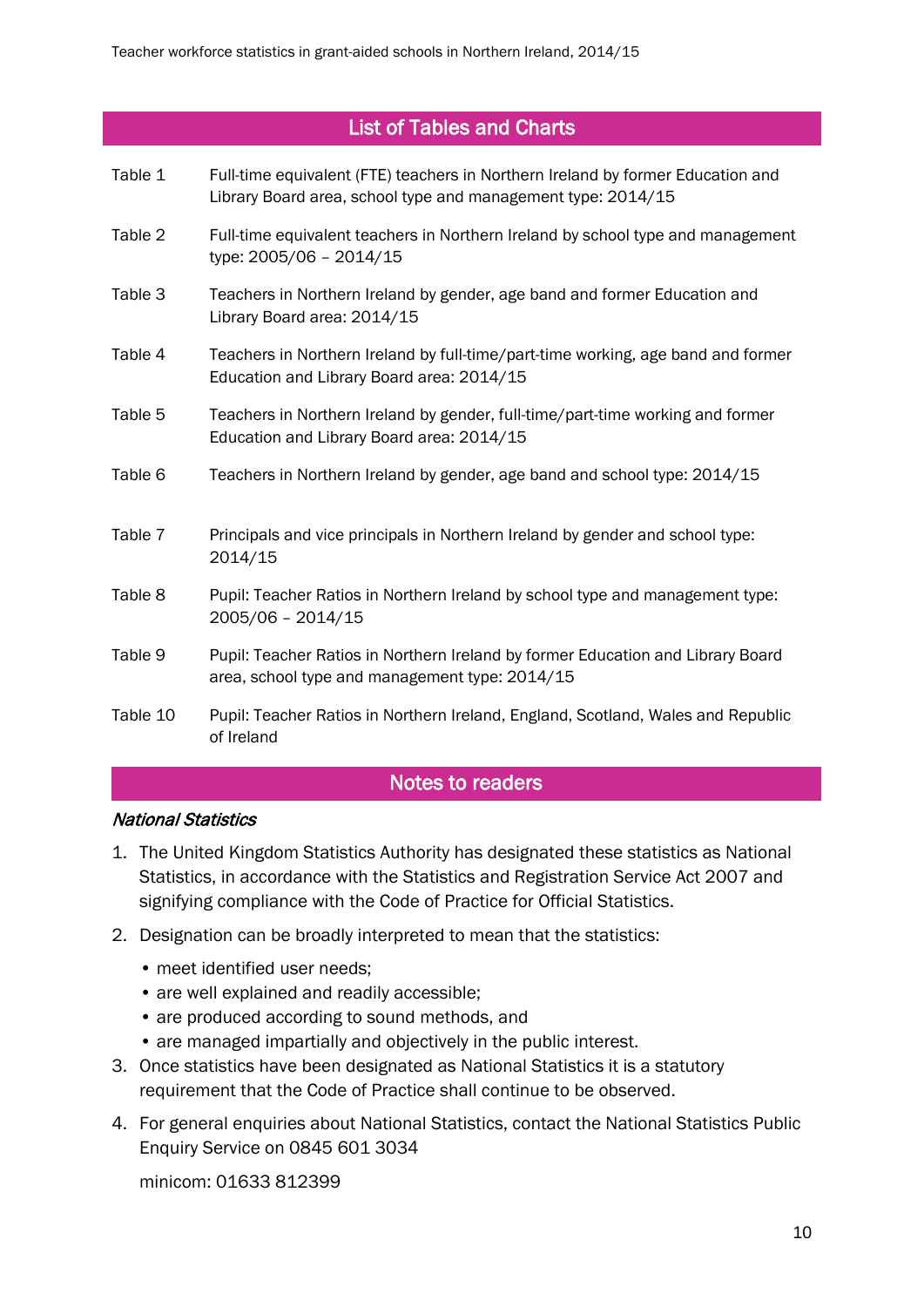E-mail: info@statistics.gov.uk Fax: 01633 652747 Letters: Customer Contact Centre, Office for National Statistics, Rm 1.101, Government Buildings, Cardiff Road, Newport, NP10 8XG

5. You can also find National Statistics on the Internet: www.statistics.gov.uk

#### Local Management of Schools

6. Since the introduction of Local Management of Schools (LMS) all schools have had fully delegated budgets. This means decisions on staffing levels have been taken by all secondary schools since 1991/92 and since 1998/99 for all primary schools.

#### Pupil: Teacher Ratio and teacher numbers

- 7. The teacher numbers are based on a reference week in the autumn term: 25-29 November 2015.
- 8. The following types of teacher are included when aggregating teacher numbers and calculating the Pupil: Teacher Ratio:
	- full-time permanent teachers;
	- part-time permanent teachers; and
	- temporary teachers filling vacant posts, secondments or career breaks.
- 9. Excluded from all calculations are:
	- substitute teachers:
	- peripatetic teachers;
	- classroom support staff; and
	- teachers employed under the Signature Project.
- 10.For the Pupil: Teacher Ratio (PTR) calculation, numbers are expressed as full-time equivalents, with part-time hours being converted on the basis that a full-time working week is 32.4 hours.
- 11.Prior to 2003/04, the figures for nursery, primary, secondary (non-grammar) and special schools were extracted from the computerised teachers' payroll system, whilst the figures for grammar schools were obtained from an aggregate statistical return completed by the schools. Now, every grant-aided school is sent a list of teachers derived from the computerised teachers' payroll system, and asked to mark any amendments. This checking process was introduced from 2003/04 for nursery, primary, secondary (non-grammar) and special schools, from 2005/06 for controlled grammar schools, and from 2007/08 for voluntary grammar schools. The net effect of this change in 2003/04 was that the number of teachers as verified by schools was some 400 lower than the number of teachers extracted from the payroll system, because, for example, substitute teachers had been incorrectly recorded.
- 12.From 2009/10, schools have been asked to verify the gender and date of birth of their teaching staff.
- 13.From 2011/12, schools have been asked to verify who is the principal/acting principal and vice principal/acting vice principals in their school.
- 14.More detail about the collection of teacher workforce statistics may be found at: [http://www.deni.gov.uk/teacher\\_workforce\\_stats\\_info\\_and\\_procedures\\_doc.pdf](http://www.deni.gov.uk/teacher_workforce_stats_info_and_procedures_doc.pdf)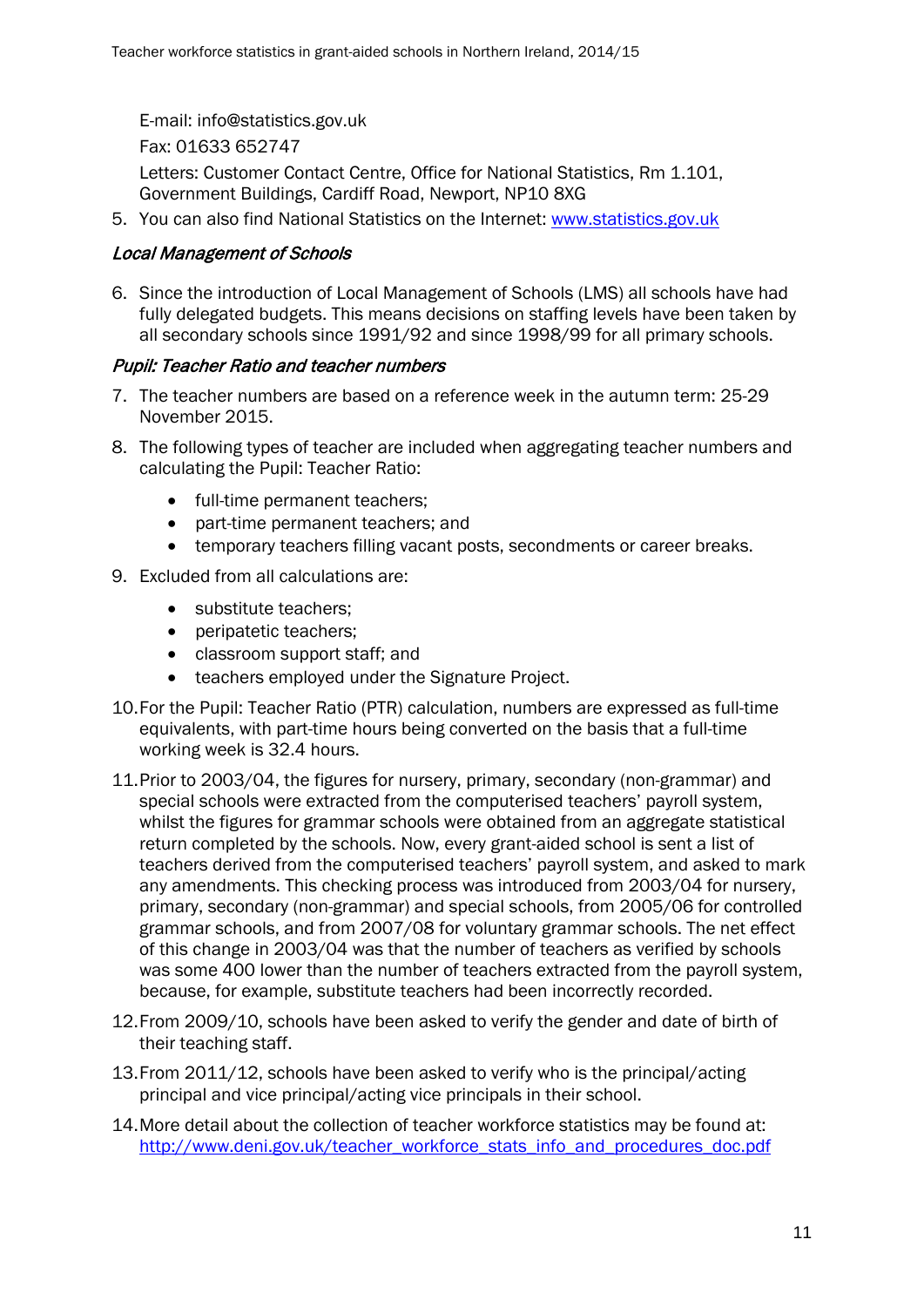## Pupil: Teacher Ratio: pupil numbers

15.Pupil figures are taken from the Annual Schools' Census conducted in October 2015.

- 16.Pupil figures are expressed as full-time equivalents. A pupil on a part-time attendance mode is counted as 0.5 of a full-time pupil.
- 17.Statistics relating to enrolments can be found on the facts and figures section of the Department of Education website: http://www.deni.gov.uk/statistical\_bulletin - february\_15\_final\_\_11.05.15\_.pdf

#### **Comparisons**

18.Comparisons of PTR between former Education and Library Board areas, management types and territories must be interpreted with caution, as differences may be spurious, reflecting other factors such as distributions of school and class sizes, and the proportions of schools of each type (nursery, primary and secondary). There is also variation in the coverage and scope of the data collection between territories. Data for England, Scotland, Wales and the Republic of Ireland may also be found at:

[https://www.gov.uk/government/statistics/school-workforce-in-england-november-](https://www.gov.uk/government/statistics/school-workforce-in-england-november-2013)[2013](https://www.gov.uk/government/statistics/school-workforce-in-england-november-2013)

<http://www.gov.scot/Publications/2014/12/7590> <http://gov.wales/statistics-and-research/schools-census/?lang=en> <http://www.education.ie/en/Publications/Statistics/Key-Statistics/>

## Revisions Policy

19.The figures included in this release may be subject to minor revision and these will be notified in accordance with our revisions policy. This can be accessed at [http://www.deni.gov.uk/index/facts-and-figures](http://www.deni.gov.uk/index/facts-and-figures-new/32_statistics_and_research_statisticial_policies_and_assessment/32_statistics_and_research_statistical_policies-2.htm)new/32 statistics and research statisticial policies and assessment/32 statistics and research statistical policies-2.htm

## Definition of management types

20.Definitions of school management types are as follows:

- Controlled: Schools are managed and funded by the Education Authority through Boards of Governors (BoG). Primary and post-primary school BoGs consist of representatives of transferors - mainly the Protestant churches - along with representatives of parents, teachers and the EA.
- Voluntary: Self-governing schools, generally of long standing, originally established to provide an academic education at post primary level on a fee paying basis. Now funded by the Department and managed by Boards of Governors. The BoGs are constituted in accordance with each school's scheme of management - usually representatives of foundation governors, parents, teachers and in most cases, DE or EA representatives. The BoGs is the employing authority and is responsible for the employment of all staff in its school.
- Maintained schools are managed by Boards of Governors which consist of members nominated by trustees, along with representatives of parents, teachers and the Education Authority. These schools are funded through the ELBs for their running costs and directly by the Department in relation to capital building works. For Catholic Maintained schools, the Employing Authority is the Council for Catholic Maintained Schools (CCMS). Other maintained schools are any schools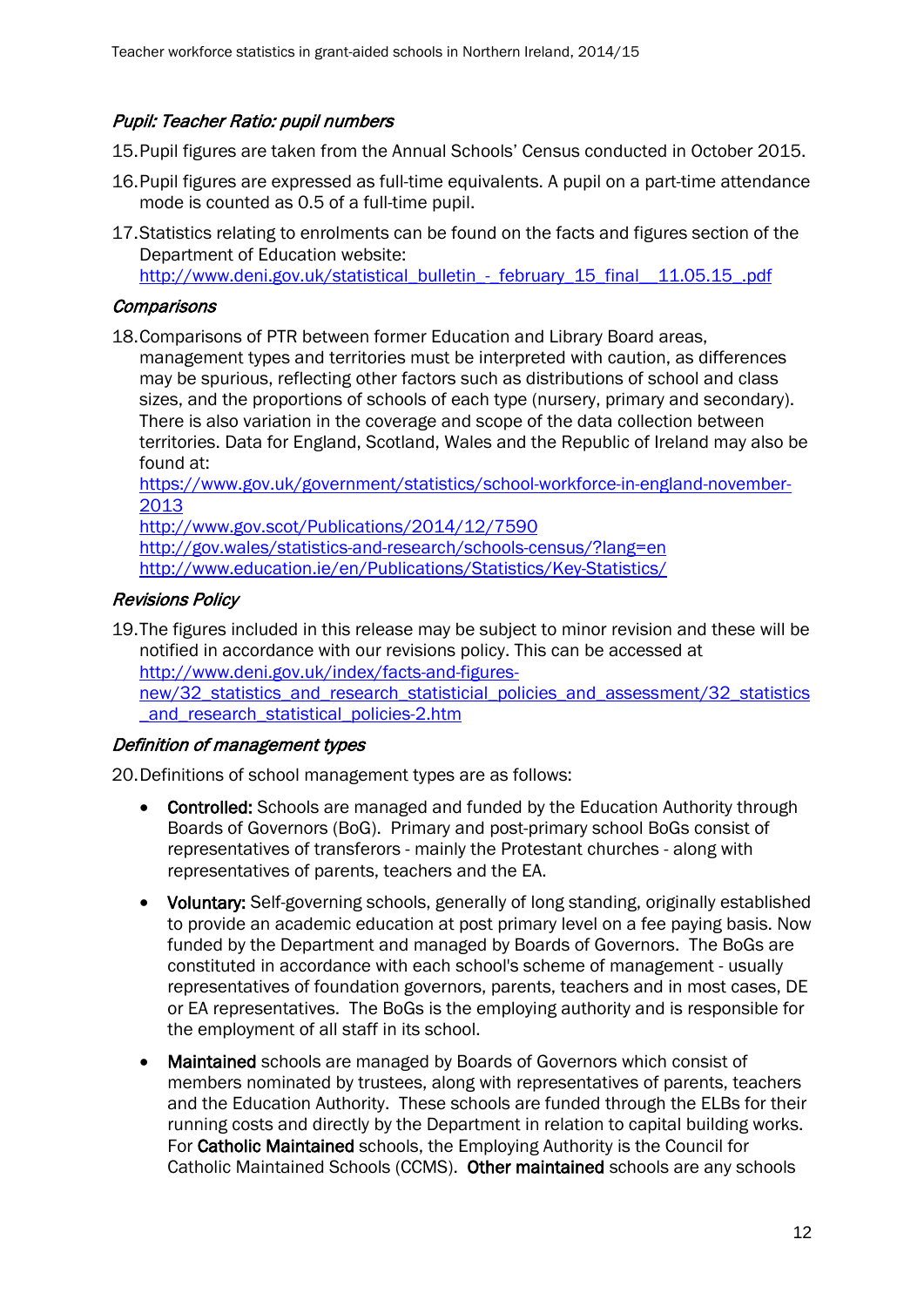that are not Catholic maintained. They are typically, but not exclusively, Irish medium schools.

- Controlled integrated: Controlled schools which have acquired integrated status.
- Grant Maintained integrated: Self-governing schools with integrated education status, funded directly by the Department of Education and managed by Boards of Governors. The BoG is the employing authority and responsible for employing staff.

#### General

21.The following symbols are used in the tables in this Press Release:

 $*$  = Relates to fewer than 5 cases

# = Number (5 or more) suppressed to prevent disclosure of small numbers elsewhere

- = Indicates no schools in this category

## Further Information

Requests for further information should be addressed to:-

Mr Stephen Paulin Statistics and Research Team Department of Education Rathgael House Balloo Road Rathgill Bangor BT19 7PR Telephone (028) 9127 9638 Fax (028) 9127 9594 E-mail [stephen.paulin@deni.gov.uk](mailto:stephen.paulin@deni.gov.uk)

DE Statistical Bulletins can be accessed at the DE Internet site – [http://www.deni.gov.uk](http://www.deni.gov.uk/) under the Facts and Figures section.

## Press enquiries should be made to the Department's Press Office at the same address, telephone (028) 9127 9772/fax (028) 9127 9271.

Please send any feedback on the content or presentation of this publication to the E-mail address: stephen.paulin@deni.gov.uk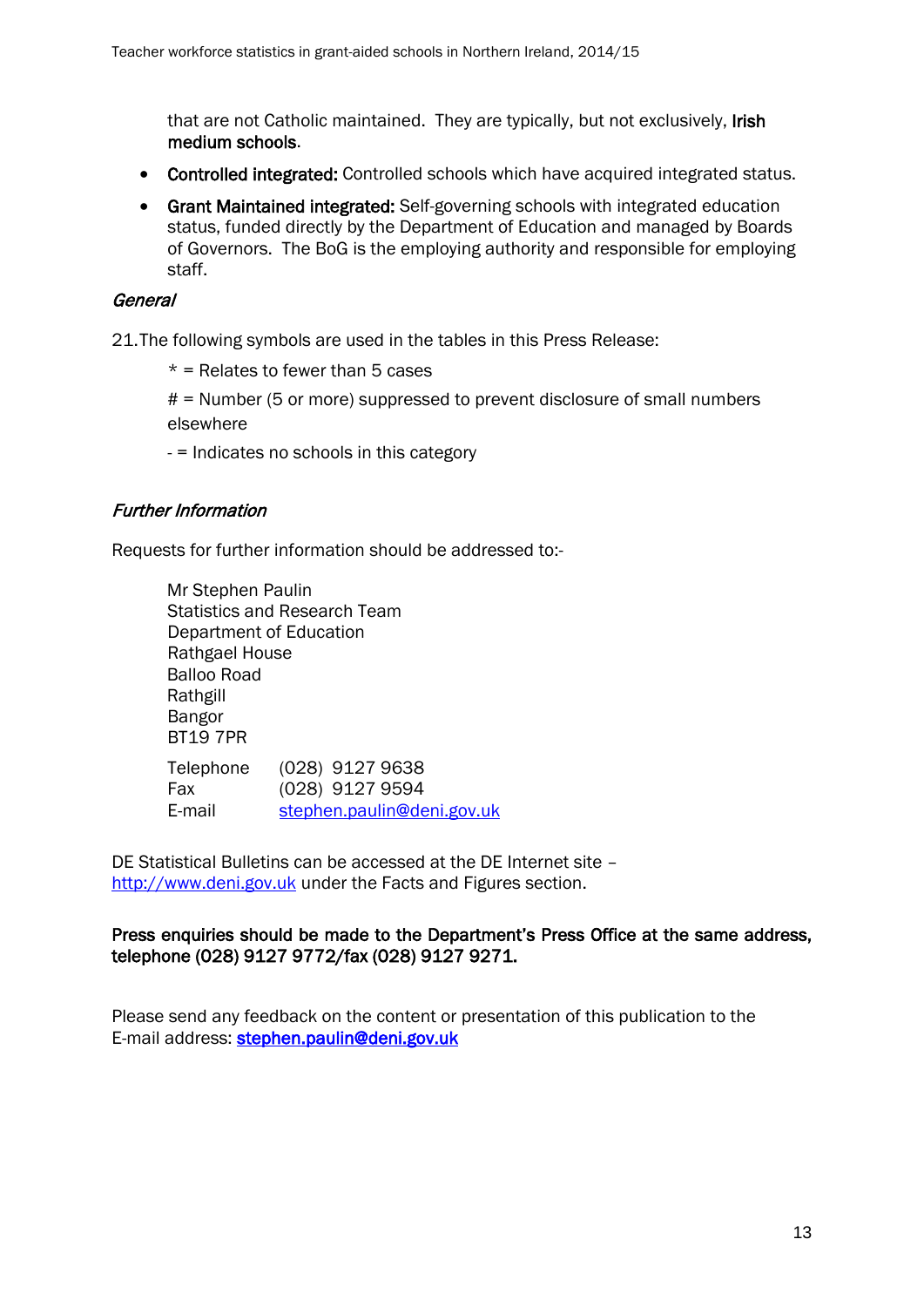|                                          | Table 1.  Full-time equivalent (FTE) teachers in Northern Ireland by former Education and Library Board area, |  |  |
|------------------------------------------|---------------------------------------------------------------------------------------------------------------|--|--|
| school type and management type: 2014/15 |                                                                                                               |  |  |

| School type            | <b>Management type</b>             | <b>Belfast</b> | Western                  | <b>North</b><br>Eastern | South<br>Eastern | Southern                 | <b>Total</b> |
|------------------------|------------------------------------|----------------|--------------------------|-------------------------|------------------|--------------------------|--------------|
| <b>Nursery</b>         | Controlled                         | 26.0           | 22.0                     | 32.9                    | 20.6             | 26.4                     | 127.9        |
|                        | <b>Catholic Maintained</b>         | 33.0           |                          | 4.1                     | 15.0             | 14.2                     | 66.3         |
|                        | <b>Total</b>                       | 59.0           | 22.0                     | 37.0                    | 35.6             | 40.6                     | 194.1        |
| Primary <sup>1</sup>   | Controlled                         | 509.8          | 418.7                    | 1056.6                  | 984.8            | 745.6                    | 3715.5       |
|                        | Controlled Integrated              | 27.2           | 3.0                      | 71.8                    | 66.4             | 5.4                      | 173.8        |
|                        | <b>Catholic Maintained</b>         | 616.2          | 918.5                    | 578.0                   | 541.6            | 1128.0                   | 3782.3       |
|                        | <b>Grant Maintained Integrated</b> | 28.6           | 58.9                     | 55.9                    | 66.7             | 58.3                     | 268.4        |
|                        | <b>Other Maintained</b>            | 63.4           | 35.3                     | 37.2                    | 12.4             | 40.4                     | 188.7        |
|                        | <b>Total</b>                       | 1245.2         | 1434.3                   | 1799.5                  | 1672.0           | 1977.7                   | 8128.7       |
| Preparatory            | Controlled                         |                | $\overline{\phantom{a}}$ |                         | 16.5             | $\overline{\phantom{a}}$ | 16.5         |
| departments of         | Voluntary                          | 77.9           |                          |                         | 25.8             | 3.0                      | 106.6        |
| grammar schools        | <b>Total</b>                       | 77.9           |                          |                         | 42.2             | 3.0                      | 123.1        |
| Secondary              | Controlled                         | 230.9          | 188.2                    | 564.5                   | 401.4            | 548.6                    | 1933.5       |
| (excluding grammar)    | Controlled Integrated              |                |                          | 63.4                    | 93.2             | 26.9                     | 183.5        |
|                        | <b>Catholic Maintained</b>         | 487.5          | 651.4                    | 470.4                   | 298.1            | 788.8                    | 2696.3       |
|                        | <b>Grant Maintained Integrated</b> | 102.8          | 132.7                    | 164.2                   | 181.4            | 72.6                     | 653.7        |
|                        | <b>Other Maintained</b>            | 44.5           |                          |                         |                  |                          | 44.5         |
|                        | <b>Total</b>                       | 865.7          | 972.3                    | 1262.6                  | 974.0            | 1436.9                   | 5511.5       |
| <b>Grammar schools</b> | Controlled                         | 157.3          | 172.2                    | 269.5                   | 206.6            | 158.9                    | 964.6        |
|                        | Voluntary                          | 843.8          | 528.3                    | 534.8                   | 434.4            | 564.9                    | 2906.3       |
|                        | <b>Total</b>                       | 1001.1         | 700.5                    | 804.3                   | 641.1            | 723.8                    | 3870.9       |
| Post-primary total     |                                    | 1866.8         | 1672.8                   | 2066.9                  | 1615.1           | 2160.8                   | 9382.4       |
| Special (excluding     | Controlled                         | 168.2          | 110.5                    | 166.0                   | 195.5            | 87.7                     | 727.9        |
| hospital schools)      | <b>Catholic Maintained</b>         | 30.9           |                          |                         |                  |                          | 30.9         |
|                        | <b>Other Maintained</b>            |                |                          | 14.7                    |                  |                          | 14.7         |
|                        | <b>Total</b>                       | 199.1          | 110.5                    | 180.8                   | 195.5            | 87.7                     | 773.6        |
| All grant-aided        | Controlled                         | 1092.2         | 911.6                    | 2089.5                  | 1825.4           | 1567.2                   | 7485.9       |
| schools                | Controlled Integrated              | 27.2           | 3.0                      | 135.2                   | 159.6            | 32.3                     | 357.3        |
|                        | <b>Catholic Maintained</b>         | 1167.6         | 1569.9                   | 1052.5                  | 854.7            | 1931.1                   | 6575.7       |
|                        | <b>Grant Maintained Integrated</b> | 131.4          | 191.5                    | 220.2                   | 248.1            | 130.9                    | 922.1        |
|                        | <b>Other Maintained</b>            | 107.9          | 35.3                     | 52.0                    | 12.4             | 40.4                     | 247.9        |
|                        | Voluntary                          | 921.7          | 528.3                    | 534.8                   | 460.2            | 567.9                    | 3012.9       |
|                        | <b>Grand total</b>                 | 3448.0         | 3239.6                   | 4084.2                  | 3560.4           | 4269.8                   | 18601.9      |

<sup>1</sup> includes teachers in nursery classes

- indicates no schools in this category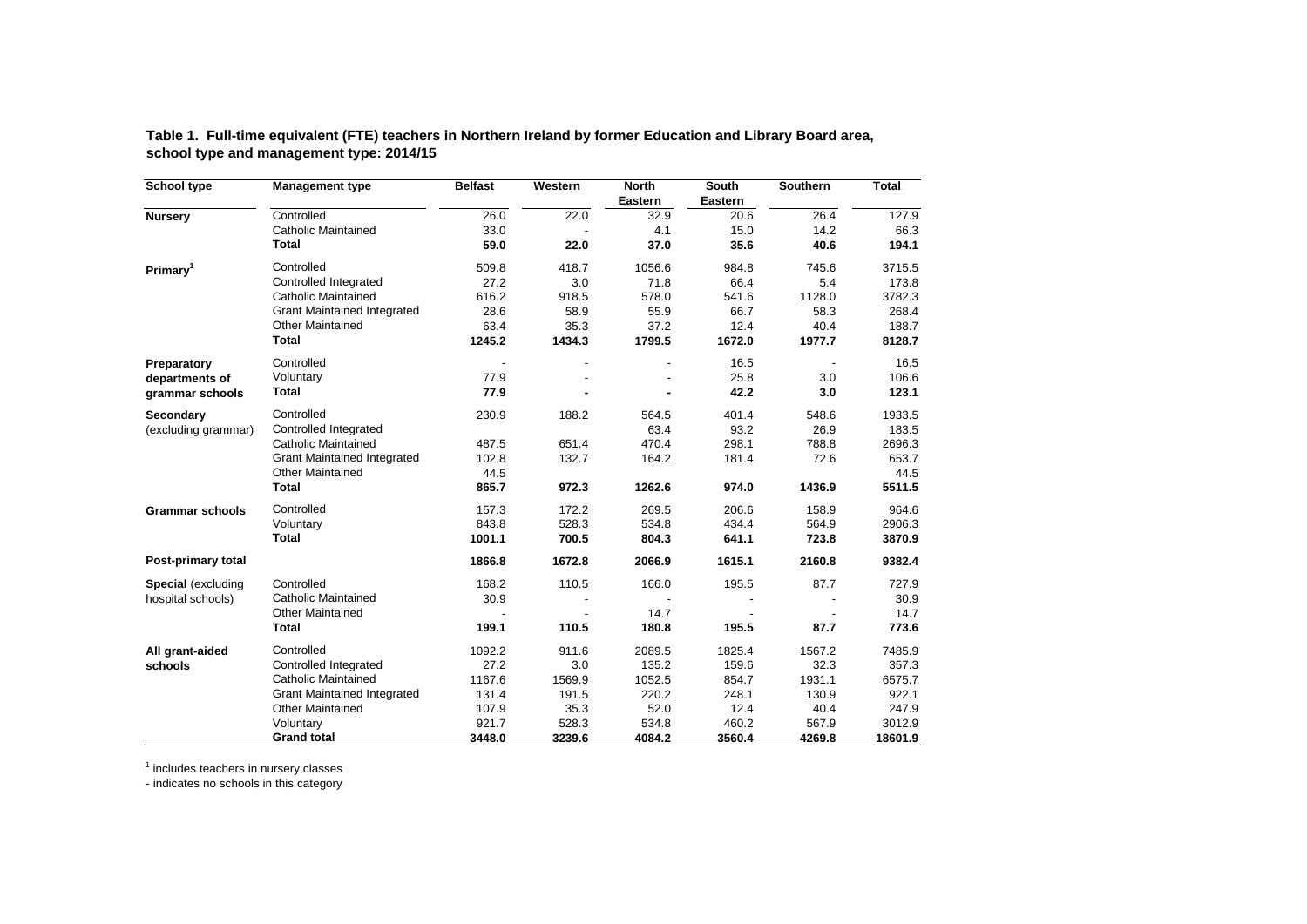| Table 2. Full-time equivalent (FTE) teachers in Northern Ireland by school type and management type: 2005/06 - 2014/15 |  |  |  |  |
|------------------------------------------------------------------------------------------------------------------------|--|--|--|--|
|                                                                                                                        |  |  |  |  |

| School type            | <b>Management type</b>             | 2005/06  | 2006/07  | 2007/08  | 2008/09  | 2009/10  | 2010/11 | 2011/12 | 2012/13 | 2013/14 | 2014/15 |
|------------------------|------------------------------------|----------|----------|----------|----------|----------|---------|---------|---------|---------|---------|
| Nursery                | Controlled                         | 129.3    | 126.0    | 129.9    | 128.3    | 127.2    | 130.0   | 130.5   | 130.4   | 127.9   | 127.9   |
|                        | <b>Catholic Maintained</b>         | 66.1     | 65.3     | 66.9     | 65.5     | 64.7     | 65.0    | 64.6    | 62.6    | 65.3    | 66.3    |
|                        | Total                              | 195.4    | 191.3    | 196.7    | 193.9    | 191.9    | 195.0   | 195.1   | 193.0   | 193.1   | 194.1   |
| Primary <sup>1</sup>   | Controlled                         | 3,845.4  | 3,749.1  | 3,702.1  | 3,687.8  | 3,621.2  | 3632.7  | 3620.2  | 3570.9  | 3635.0  | 3715.5  |
|                        | Controlled Integrated              | 111.5    | 107.3    | 118.8    | 126.7    | 145.8    | 161.7   | 166.1   | 163.9   | 172.4   | 173.8   |
|                        | <b>Catholic Maintained</b>         | 3,751.5  | 3,627.5  | 3,622.2  | 3,654.5  | 3,638.1  | 3665.1  | 3664.9  | 3590.4  | 3684.4  | 3782.3  |
|                        | <b>Grant Maintained Integrated</b> | 230.7    | 237.4    | 253.8    | 259.9    | 260.1    | 259.6   | 262.1   | 255.3   | 258.8   | 268.4   |
|                        | <b>Other Maintained</b>            | 124.2    | 132.2    | 136.3    | 143.8    | 143.1    | 154.9   | 158.3   | 168.3   | 180.3   | 188.7   |
|                        | <b>Total</b>                       | 8,063.3  | 7,853.5  | 7,833.2  | 7,872.7  | 7,808.3  | 7874.0  | 7871.5  | 7748.7  | 7930.9  | 8128.7  |
| Preparatory            | Controlled                         | 19.9     | 20.1     | 19.4     | 19.4     | 20.9     | 19.5    | 17.1    | 15.1    | 14.9    | 16.5    |
| departments of         | Voluntary                          | 125.1    | 125.7    | 126.0    | 126.2    | 119.5    | 115.7   | 106.1   | 100.7   | 103.3   | 106.6   |
| grammar schools        | <b>Total</b>                       | 145.0    | 145.9    | 145.4    | 145.4    | 140.5    | 135.2   | 123.2   | 115.8   | 118.2   | 123.1   |
| Secondary              | Controlled                         | 2,523.3  | 2,446.8  | 2,383.4  | 2,329.6  | 2,207.1  | 2183.2  | 2123.4  | 2010.7  | 1956.8  | 1933.5  |
| (excluding grammar)    | Controlled Integrated              | 150.2    | 150.2    | 177.6    | 157.7    | 198.4    | 195.5   | 197.1   | 189.7   | 183.0   | 183.5   |
|                        | <b>Catholic Maintained</b>         | 3,099.5  | 2,982.7  | 2,919.4  | 2,894.6  | 2,847.4  | 2928.4  | 2881.4  | 2757.1  | 2694.2  | 2696.3  |
|                        | <b>Grant Maintained Integrated</b> | 609.5    | 624.3    | 642.3    | 683.3    | 672.0    | 671.3   | 653.7   | 631.6   | 638.5   | 653.7   |
|                        | <b>Other Maintained</b>            | 37.0     | 37.3     | 37.0     | 45.5     | 45.0     | 43.9    | 43.8    | 42.8    | 42.6    | 44.5    |
|                        | <b>Total</b>                       | 6,419.5  | 6,241.2  | 6,159.9  | 6,110.6  | 5,969.9  | 6022.3  | 5899.5  | 5631.8  | 5515.2  | 5511.5  |
| <b>Grammar schools</b> | Controlled                         | 958.6    | 946.3    | 948.7    | 972.4    | 980.5    | 972.2   | 969.6   | 920.6   | 914.2   | 964.6   |
|                        | Voluntary                          | 3.130.9  | 3.127.2  | 3.127.4  | 3,147.3  | 3,156.7  | 3090.5  | 3040.1  | 2940.9  | 2920.8  | 2906.3  |
|                        | <b>Total</b>                       | 4,089.5  | 4,073.4  | 4,076.1  | 4,119.7  | 4,137.2  | 4062.7  | 4009.7  | 3861.5  | 3835.0  | 3870.9  |
| Post-primary schools   |                                    | 10,509.0 | 10,314.6 | 10,235.9 | 10,230.3 | 10,107.0 | 10085.0 | 9909.1  | 9493.3  | 9350.2  | 9382.4  |
| Special (excluding     | Controlled                         | 719.6    | 712.3    | 698.6    | 705.4    | 689.1    | 690.8   | 697.5   | 718.9   | 741.6   | 727.9   |
| hospital schools)      | <b>Catholic Maintained</b>         | 47.8     | 44.3     | 46.3     | 46.2     | 43.4     | 43.3    | 43.3    | 45.5    | 45.1    | 30.9    |
|                        | <b>Other Maintained</b>            | 22.5     | 17.3     | 20.3     | 15.7     | 16.7     | 14.3    | 12.5    | 12.7    | 14.7    | 14.7    |
|                        | <b>Total</b>                       | 789.8    | 774.0    | 765.1    | 767.4    | 749.3    | 748.4   | 753.3   | 777.1   | 801.4   | 773.6   |
| All grant-aided        | Controlled                         | 8,196.1  | 8,000.6  | 7,882.0  | 7,842.9  | 7,646.1  | 7628.4  | 7558.2  | 7366.5  | 7390.4  | 7485.9  |
| schools                | Controlled Integrated              | 261.7    | 257.5    | 296.4    | 284.4    | 344.2    | 357.2   | 363.2   | 353.6   | 355.4   | 357.3   |
|                        | <b>Catholic Maintained</b>         | 6,964.9  | 6,719.9  | 6,654.8  | 6,660.8  | 6,593.5  | 6701.8  | 6654.2  | 6455.6  | 6489.0  | 6575.7  |
|                        | <b>Grant Maintained Integrated</b> | 840.2    | 861.7    | 896.1    | 943.2    | 932.1    | 930.9   | 915.8   | 886.8   | 897.3   | 922.1   |
|                        | <b>Other Maintained</b>            | 183.7    | 186.8    | 193.7    | 205.0    | 204.9    | 213.2   | 214.6   | 223.8   | 237.7   | 247.9   |
|                        | Voluntary                          | 3,256.0  | 3,252.9  | 3,253.4  | 3,273.5  | 3,276.2  | 3206.1  | 3146.2  | 3041.6  | 3024.1  | 3012.9  |
|                        | <b>Grand total</b>                 | 19,702.6 | 19,279.2 | 19,176.4 | 19,209.8 | 18,996.9 | 19037.6 | 18852.2 | 18327.9 | 18393.8 | 18601.9 |

<sup>1</sup> includes teachers in nursery classes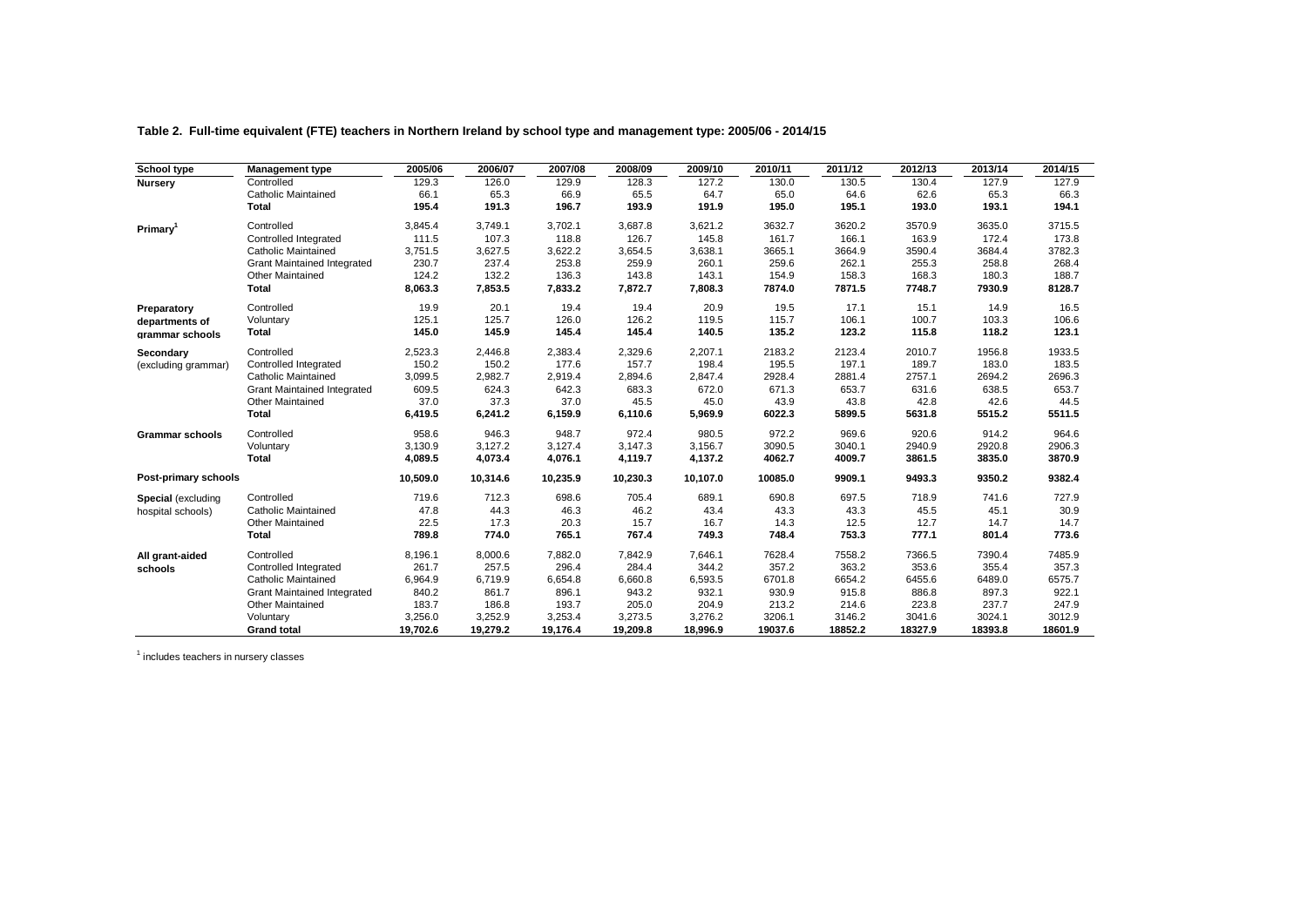| Sex         | Age group    | <b>Belfast</b> | Western | <b>North Eastern</b> | <b>South Eastern</b> | Southern | <b>Total</b> |
|-------------|--------------|----------------|---------|----------------------|----------------------|----------|--------------|
| <b>Male</b> | 24 and under | 12             | 9       | 22                   | $\overline{7}$       | 25       | 75           |
|             | 25-29        | 100            | 43      | 92                   | 91                   | 74       | 400          |
|             | 30-34        | 130            | 91      | 164                  | 146                  | 155      | 686          |
|             | 35-39        | 173            | 101     | 169                  | 128                  | 181      | 752          |
|             | 40-44        | 155            | 136     | 149                  | 134                  | 158      | 732          |
|             | 45-49        | 117            | 148     | 123                  | 124                  | 167      | 679          |
|             | 50-54        | 107            | 135     | 115                  | 115                  | 144      | 616          |
|             | 55-59        | 98             | 105     | 108                  | 87                   | 137      | 535          |
|             | 60 and above | 26             | 28      | 35                   | 19                   | 37       | 145          |
|             | <b>Total</b> | 918            | 796     | 977                  | 851                  | 1078     | 4620         |
|             | 24 and under | 45             | 28      | 90                   | 62                   | 60       | 285          |
|             | 25-29        | 285            | 225     | 422                  | 303                  | 327      | 1562         |
|             | 30-34        | 489            | 411     | 651                  | 504                  | 586      | 2641         |
|             | 35-39        | 462            | 472     | 614                  | 561                  | 580      | 2689         |
|             | 40-44        | 450            | 479     | 559                  | 490                  | 648      | 2626         |
|             | 45-49        | 387            | 391     | 409                  | 417                  | 555      | 2159         |
|             | 50-54        | 278            | 289     | 320                  | 314                  | 350      | 1551         |
|             | 55-59        | 261            | 227     | 279                  | 291                  | 285      | 1343         |
|             | 60 and above | 72             | 40      | 69                   | 75                   | 71       | 327          |
|             | <b>Total</b> | 2729           | 2562    | 3413                 | 3017                 | 3462     | 15183        |
| All         | 24 and under | 57             | 37      | 112                  | 69                   | 85       | 360          |
| Female      | 25-29        | 385            | 268     | 514                  | 394                  | 401      | 1962         |
|             | 30-34        | 619            | 502     | 815                  | 650                  | 741      | 3327         |
|             | 35-39        | 635            | 573     | 783                  | 689                  | 761      | 3441         |
|             | 40-44        | 605            | 615     | 708                  | 624                  | 806      | 3358         |
|             | 45-49        | 504            | 539     | 532                  | 541                  | 722      | 2838         |
|             | 50-54        | 385            | 424     | 435                  | 429                  | 494      | 2167         |
|             | 55-59        | 359            | 332     | 387                  | 378                  | 422      | 1878         |
|             | 60 and above | 98             | 68      | 104                  | 94                   | 108      | 472          |
|             | <b>Total</b> | 3647           | 3358    | 4390                 | 3868                 | 4540     | 19803        |

Table 3. Teachers in Northern Ireland by gender, age band and former Education and Library Board area<sup>1</sup>: 2014/15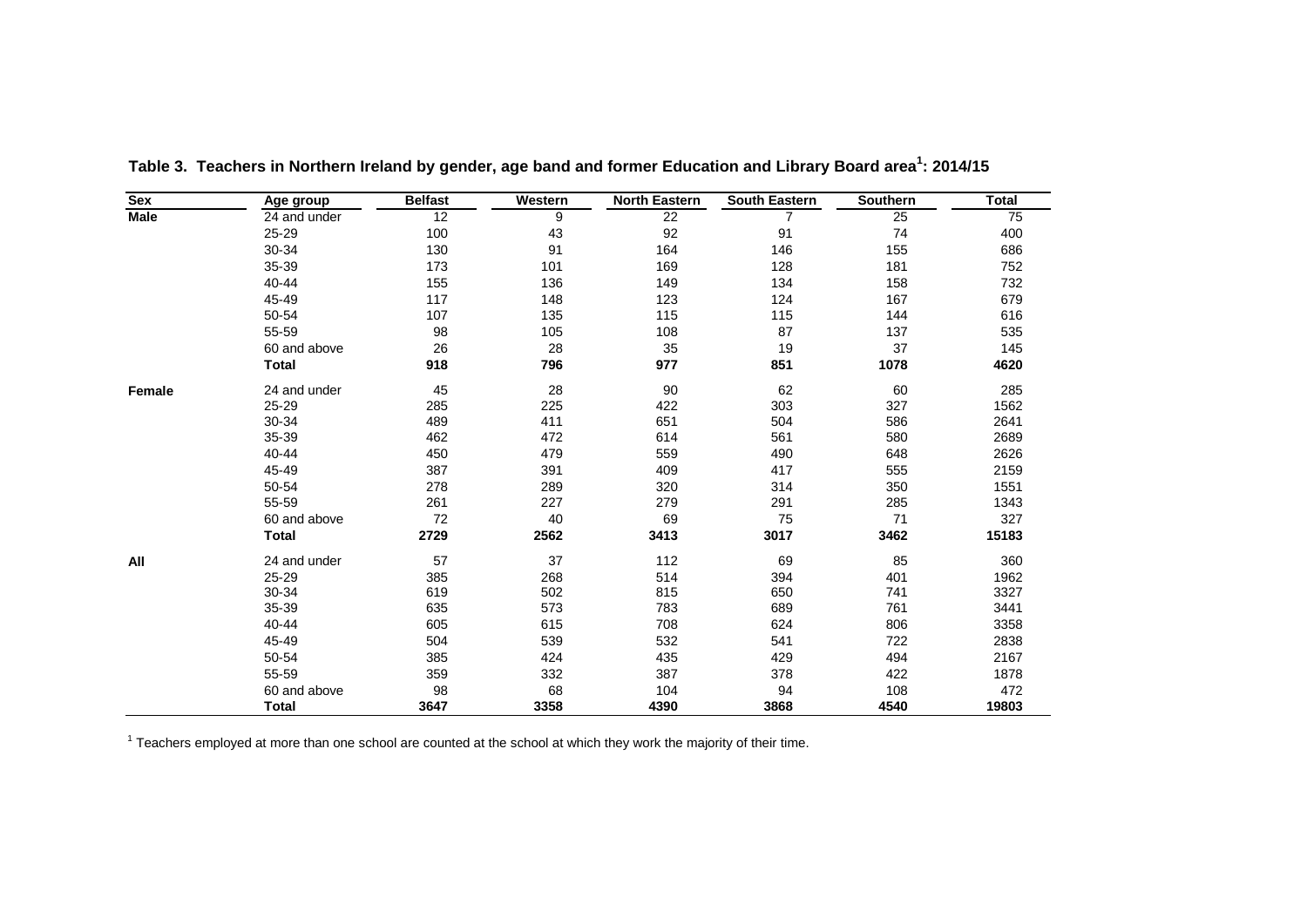| Mode of working  | Age group    | <b>Belfast</b> | Western | <b>North Eastern</b> | <b>South Eastern</b> | Southern | <b>Total</b> |
|------------------|--------------|----------------|---------|----------------------|----------------------|----------|--------------|
| <b>Full-time</b> | 24 and under | #              | #       | 93                   | 56                   | 67       | 300          |
|                  | 25-29        | 348            | 235     | 459                  | 349                  | 348      | 1739         |
|                  | 30-34        | 552            | 453     | 671                  | 536                  | 630      | 2842         |
|                  | 35-39        | 546            | 518     | 631                  | 504                  | 625      | 2824         |
|                  | 40-44        | 496            | 559     | 557                  | 468                  | 668      | 2748         |
|                  | 45-49        | 434            | 498     | 444                  | 428                  | 626      | 2430         |
|                  | 50-54        | 333            | 395     | 374                  | 369                  | 436      | 1907         |
|                  | 55-59        | 315            | 309     | 314                  | 322                  | 377      | 1637         |
|                  | 60 and above | #              | #       | 75                   | 75                   | 88       | 370          |
|                  | <b>Total</b> | 3149           | 3058    | 3618                 | 3107                 | 3865     | 16797        |
| <b>Part-time</b> | 24 and under | $\star$        | $\#$    | 19                   | 13                   | 18       | 60           |
|                  | 25-29        | 37             | 33      | 55                   | 45                   | 53       | 223          |
|                  | 30-34        | 67             | 49      | 144                  | 114                  | 111      | 485          |
|                  | 35-39        | 89             | 55      | 152                  | 185                  | 136      | 617          |
|                  | 40-44        | 109            | 56      | 151                  | 156                  | 138      | 610          |
|                  | 45-49        | 70             | 41      | 88                   | 113                  | 96       | 408          |
|                  | 50-54        | 52             | 29      | 61                   | 60                   | 58       | 260          |
|                  | 55-59        | 44             | 23      | 73                   | 56                   | 45       | 241          |
|                  | 60 and above | $\#$           | $\#$    | 29                   | 19                   | 20       | 102          |
|                  | <b>Total</b> | 498            | 300     | 772                  | 761                  | 675      | 3006         |
| All              | 24 and under | 57             | 37      | 112                  | 69                   | 85       | 360          |
|                  | 25-29        | 385            | 268     | 514                  | 394                  | 401      | 1962         |
|                  | 30-34        | 619            | 502     | 815                  | 650                  | 741      | 3327         |
|                  | 35-39        | 635            | 573     | 783                  | 689                  | 761      | 3441         |
|                  | 40-44        | 605            | 615     | 708                  | 624                  | 806      | 3358         |
|                  | 45-49        | 504            | 539     | 532                  | 541                  | 722      | 2838         |
|                  | 50-54        | 385            | 424     | 435                  | 429                  | 494      | 2167         |
|                  | 55-59        | 359            | 332     | 387                  | 378                  | 422      | 1878         |
|                  | 60 and above | 98             | 68      | 104                  | 94                   | 108      | 472          |
|                  | <b>Total</b> | 3647           | 3358    | 4390                 | 3868                 | 4540     | 19803        |

**Table 4. Teachers in Northern Ireland by full-time/part-time working, age band and former Education and Library Board area1 : 2014/15**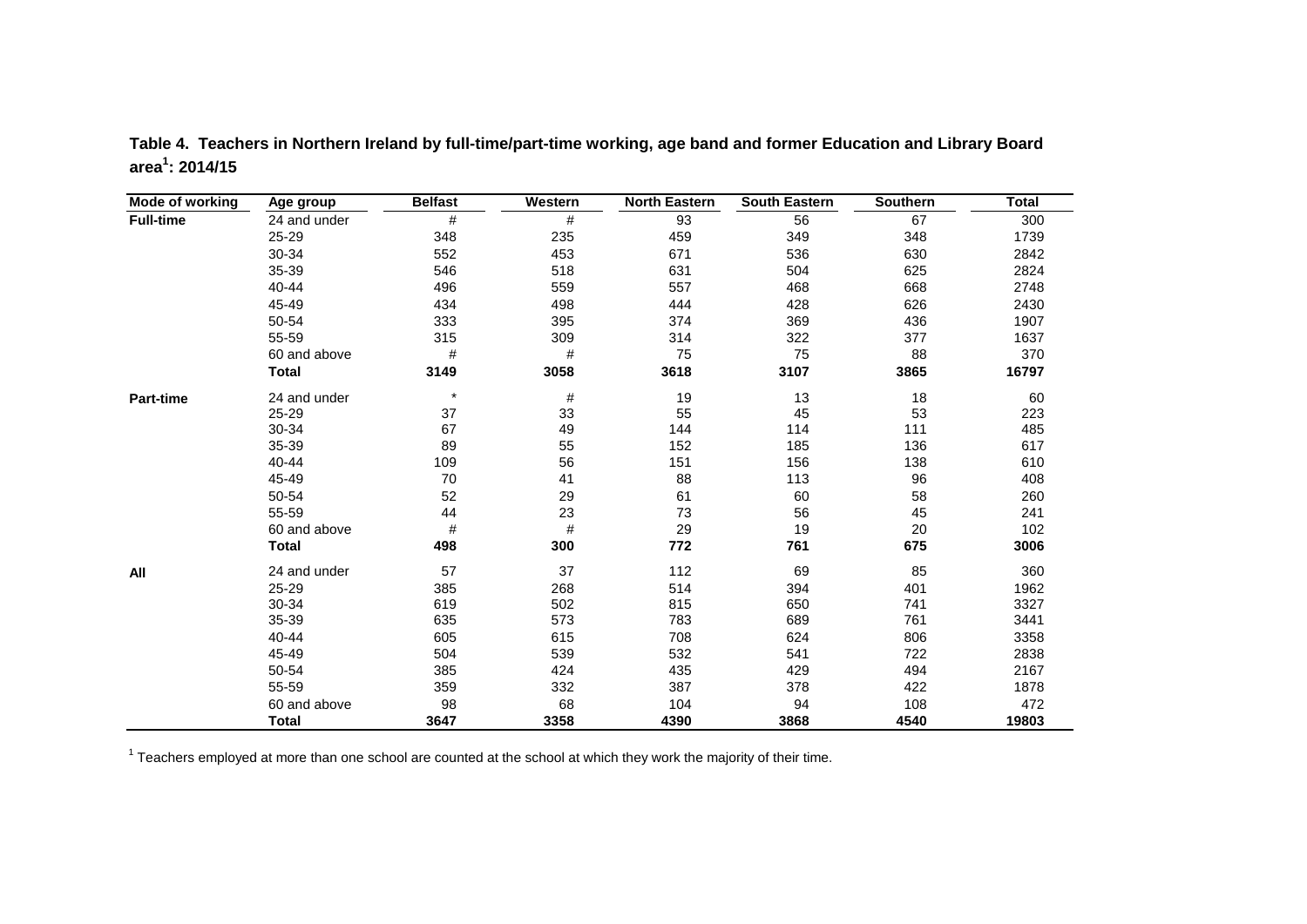| Table 5. Teachers in Northern Ireland by gender, full-time/part-time working and former Education and Library Board |
|---------------------------------------------------------------------------------------------------------------------|
| area <sup>1</sup> : 2014/15                                                                                         |

| <b>Sex</b>  | Mode of working | <b>Belfast</b> | Western | <b>North Eastern</b> | <b>South Eastern</b> | <b>Southern</b> | <b>Total</b> |
|-------------|-----------------|----------------|---------|----------------------|----------------------|-----------------|--------------|
| <b>Male</b> | Full-time       | 882            | 780     | 940                  | 813                  | 1045            | 4460         |
|             | Part-time       | 36             | 16      | 37                   | 38                   | 33              | 160          |
|             | Total           | 918            | 796     | 977                  | 851                  | 1078            | 4620         |
| Female      | Full-time       | 2267           | 2278    | 2678                 | 2294                 | 2820            | 12337        |
|             | Part-time       | 462            | 284     | 735                  | 723                  | 642             | 2846         |
|             | Total           | 2729           | 2562    | 3413                 | 3017                 | 3462            | 15183        |
| All         | Full-time       | 3149           | 3058    | 3618                 | 3107                 | 3865            | 16797        |
|             | Part-time       | 498            | 300     | 772                  | 761                  | 675             | 3006         |
|             | Total           | 3647           | 3358    | 4390                 | 3868                 | 4540            | 19803        |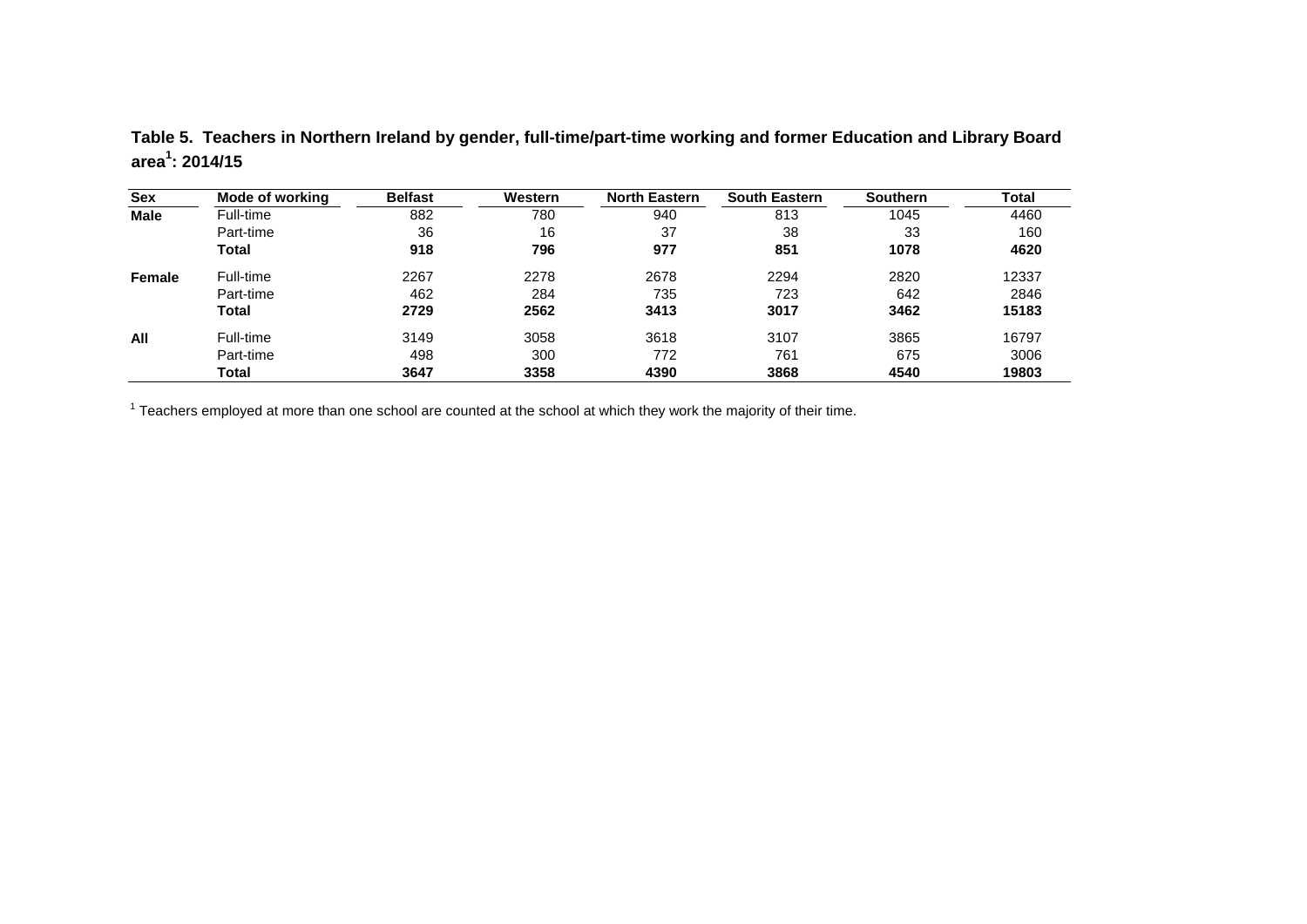|               |              |                | Primary &   |            |         |                |              |
|---------------|--------------|----------------|-------------|------------|---------|----------------|--------------|
| Sex           | Age group    | <b>Nursery</b> | Preparatory | Secondary  | Grammar | <b>Special</b> | <b>Total</b> |
| <b>Male</b>   | 24 and under | 0              | 45          | 15         | #       |                | 75           |
|               | 25-29        | 0              | 147         | 127        | 100     | 26             | 400          |
|               | 30-34        | 0              | 208         | 255        | 202     | 21             | 686          |
|               | 35-39        | $\Omega$       | 176         | 309        | 241     | 26             | 752          |
|               | 40-44        | 0              | 204         | 295        | 214     | 19             | 732          |
|               | 45-49        | 0              | 202         | 232        | 225     | 20             | 679          |
|               | 50-54        | 0              | 195         | 217        | 186     | 18             | 616          |
|               | 55-59        | 0              | 136         | 214        | 168     | 17             | 535          |
|               | 60 and above | 0              | 39          | 49         | $\#$    | $\#$           | 145          |
|               | <b>Total</b> | 0              | 1352        | 1713       | 1400    | 155            | 4620         |
| <b>Female</b> | 24 and under | $\star$        | 171         | 67         | #       | 11             | 285          |
|               | 25-29        | 9              | 867         | 384        | 220     | 82             | 1562         |
|               | 30-34        | 32             | 1263        | 469<br>749 |         | 128            | 2641         |
|               | 35-39        | 23             | 1196        | 868        | 501     | 101            | 2689         |
|               | 40-44        | 37             | 1311        | 698        | 486     | 94             | 2626         |
|               | 45-49        | 35             | 1184        | 483        | 377     | 80             | 2159         |
|               | 50-54        | 30             | 764         | 386        | 312     | 59             | 1551         |
|               | 55-59        | 38             | 636         | 358        | 237     | 74             | 1343         |
|               | 60 and above | #              | 178         | 51         | #       | 42             | 327          |
|               | <b>Total</b> | 211            | 7570        | 4044       | 2687    | 671            | 15183        |
| All           | 24 and under | $\star$        | 216         | 82         | 49      | #              | 360          |
|               | 25-29        | 9              | 1014        | 511        | 320     | 108            | 1962         |
|               | 30-34        | 32             | 1471        | 1004       | 671     | 149            | 3327         |
|               | 35-39        | 23             | 1372        | 1177       | 742     | 127            | 3441         |
|               | 40-44        | 37             | 1515        | 993        | 700     | 113            | 3358         |
|               | 45-49        | 35             | 1386        | 715        | 602     | 100            | 2838         |
|               | 50-54        | 30             | 959         | 603        | 498     | 77             | 2167         |
|               | 55-59        | 38             | 772         | 572        | 405     | 91             | 1878         |
|               | 60 and above | #              | 217         | 100        | 100     | #              | 472          |
|               | <b>Total</b> | 211            | 8922        | 5757       | 4087    | 826            | 19803        |

Table 6. Teachers in Northern Ireland by gender, age band and school type<sup>1</sup>: 2014/15

\* Relates to fewer than 5 cases.

# Number suppressed to prevent disclosure of small number elsewhere.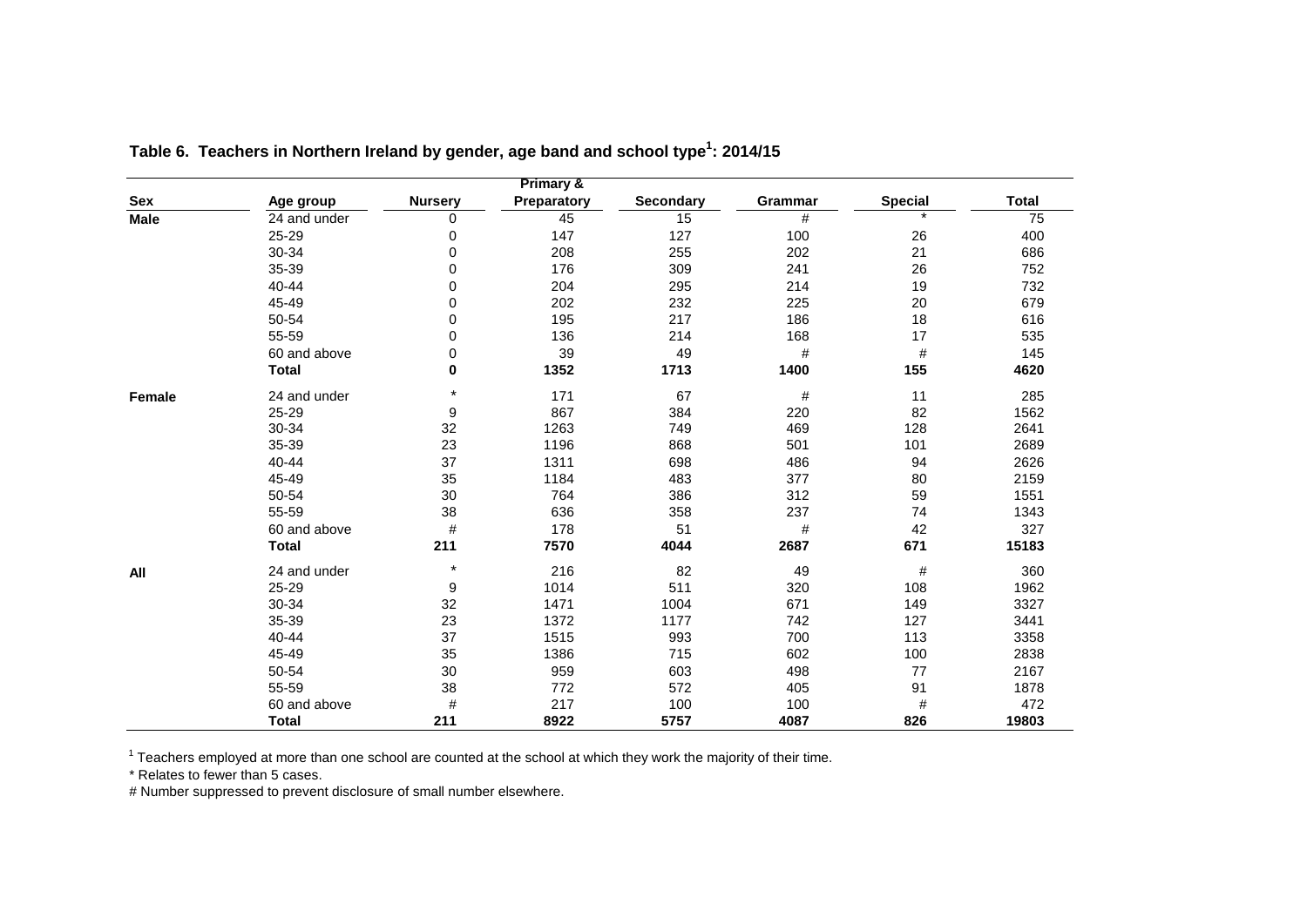|             | <b>Principal/Vice</b> |                | <b>Primary &amp;</b> |                  |         |                |       |
|-------------|-----------------------|----------------|----------------------|------------------|---------|----------------|-------|
| <b>Sex</b>  | <b>Principal</b>      | <b>Nursery</b> | <b>Preparatory</b>   | <b>Secondary</b> | Grammar | <b>Special</b> | Total |
| <b>Male</b> | Principal             | 0              | 358                  | 84               | 48      | 15             | 505   |
|             | Vice Principal        | 0              | 147                  | 72               | 64      | 10             | 293   |
|             | <b>Total</b>          | 0              | 505                  | 156              | 112     | 25             | 798   |
| Female      | Principal             | 96             | 465                  | 57               | 21      | 24             | 663   |
|             | Vice Principal        | 0              | 323                  | 93               | 61      | 39             | 516   |
|             | Total                 | 96             | 788                  | 150              | 82      | 63             | 1179  |
| All         | Principal             | 96             | 823                  | 141              | 69      | 39             | 1168  |
|             | <b>Vice Principal</b> | 0              | 470                  | 165              | 125     | 49             | 809   |
|             | Total                 | 96             | 1293                 | 306              | 194     | 88             | 1977  |

Table 7. Principals and Vice Principals in Northern Ireland by gender and school type<sup>1,2</sup>: 2014/15

 $1$  Principal category includes acting principals and vice principal category includes acting vice principals.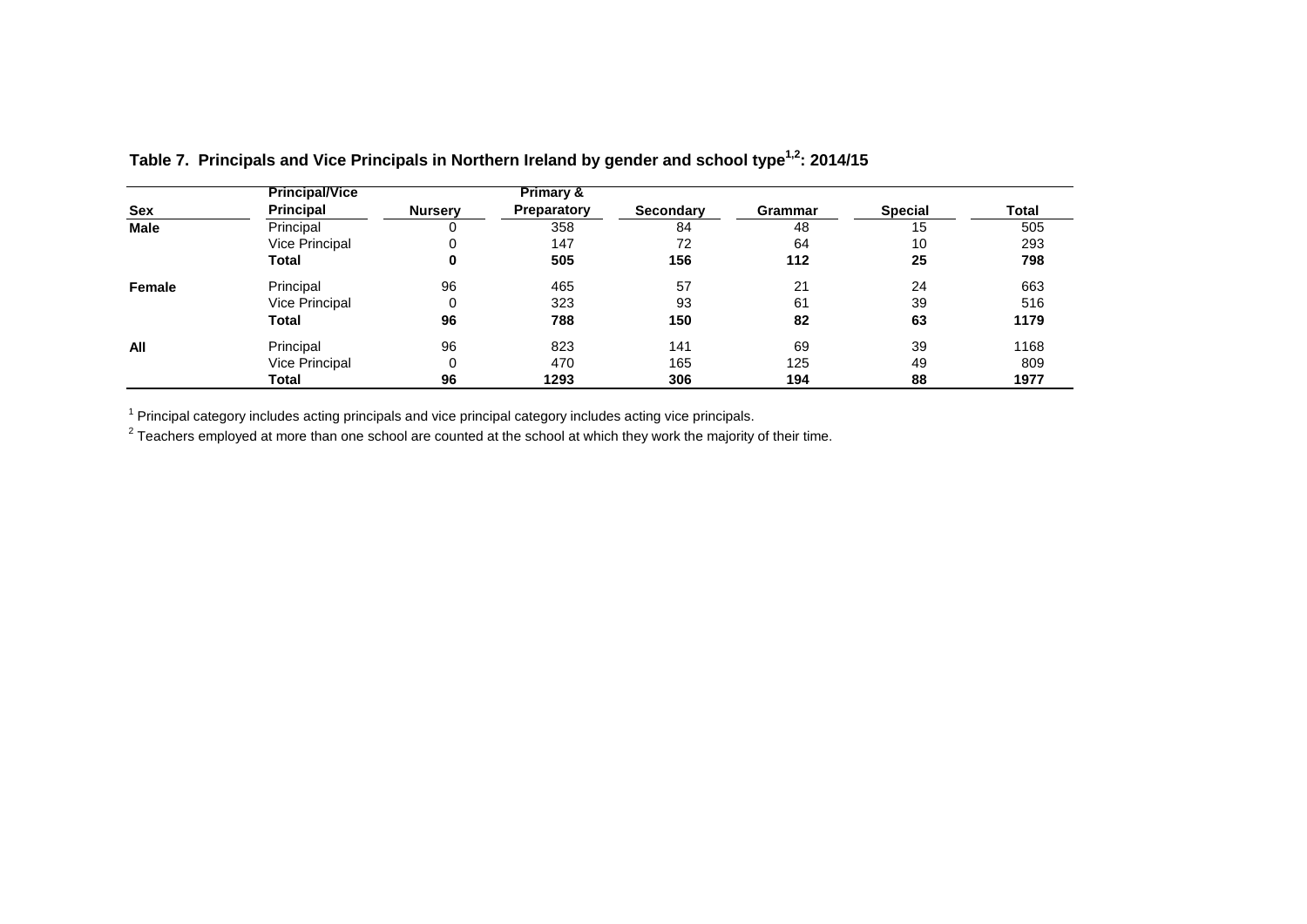| <b>School Type</b>           | <b>Management Type</b>             | 2005/06 | 2006/07 | 2007/08 | 2008/09 | 2009/10 | 2010/11 | 2011/12 | 2012/13 | 2013/14 | 2014/15 |
|------------------------------|------------------------------------|---------|---------|---------|---------|---------|---------|---------|---------|---------|---------|
| <b>Nursery</b>               | Controlled                         | 25.6    | 25.8    | 24.9    | 25.2    | 25.4    | 25.2    | 25.1    | 25.1    | 25.2    | 25.3    |
|                              | <b>Catholic Maintained</b>         | 25.4    | 26.0    | 25.3    | 25.9    | 26.2    | 26.2    | 25.9    | 26.7    | 26.0    | 25.8    |
|                              | <b>Total</b>                       | 25.5    | 25.9    | 25.1    | 25.4    | 25.7    | 25.5    | 25.4    | 25.6    | 25.5    | 25.4    |
| Primary <sup>1</sup>         | Controlled                         | 20.6    | 20.8    | 20.7    | 20.4    | 20.5    | 20.4    | 20.6    | 21.3    | 21.4    | 21.3    |
|                              | Controlled Integrated              | 18.4    | 19.5    | 19.0    | 19.2    | 20.7    | 20.0    | 19.9    | 21.4    | 21.0    | 22.0    |
|                              | <b>Catholic Maintained</b>         | 20.5    | 21.0    | 20.9    | 20.5    | 20.4    | 20.2    | 20.4    | 21.2    | 21.0    | 20.9    |
|                              | <b>Grant Maintained Integrated</b> | 20.8    | 21.2    | 20.5    | 20.6    | 21.1    | 21.4    | 21.4    | 22.5    | 22.6    | 22.2    |
|                              | <b>Other Maintained</b>            | 17.4    | 17.1    | 16.7    | 16.3    | 16.8    | 16.6    | 16.7    | 17.0    | 16.9    | 17.0    |
|                              | <b>Total</b>                       | 20.5    | 20.8    | 20.7    | 20.4    | 20.4    | 20.2    | 20.5    | 21.2    | 21.1    | 21.1    |
| Preparatory                  | Controlled                         | 17.3    | 16.6    | 17.3    | 17.8    | 16.0    | 15.1    | 14.4    | 15.6    | 14.2    | 11.3    |
| departments of               | Voluntary                          | 17.1    | 16.4    | 16.5    | 16.6    | 16.7    | 15.8    | 16.1    | 15.9    | 15.4    | 15.3    |
| arammar schools <sup>2</sup> | <b>Total</b>                       | 17.1    | 16.5    | 16.6    | 16.8    | 16.6    | 15.7    | 15.9    | 15.8    | 15.2    | 14.7    |
| Secondary                    | Controlled                         | 14.1    | 14.2    | 13.9    | 14.1    | 14.4    | 14.4    | 14.3    | 14.8    | 14.7    | 14.4    |
| (excluding grammar)          | Controlled Integrated              | 13.7    | 13.3    | 13.0    | 13.3    | 13.9    | 13.8    | 13.8    | 13.8    | 14.0    | 13.6    |
|                              | <b>Catholic Maintained</b>         | 13.8    | 13.9    | 14.0    | 14.1    | 14.4    | 14.2    | 14.3    | 14.7    | 14.8    | 14.6    |
|                              | <b>Grant Maintained Integrated</b> | 13.9    | 14.0    | 13.9    | 13.7    | 13.9    | 14.0    | 14.4    | 15.0    | 15.0    | 14.5    |
|                              | <b>Other Maintained</b>            | 12.7    | 13.1    | 13.7    | 11.3    | 12.5    | 12.6    | 12.6    | 12.6    | 13.2    | 13.1    |
|                              | <b>Total</b>                       | 13.9    | 14.0    | 13.9    | 14.0    | 14.3    | 14.2    | 14.3    | 14.7    | 14.7    | 14.5    |
| Grammar                      | Controlled                         | 15.5    | 15.6    | 15.7    | 15.3    | 15.2    | 15.3    | 15.7    | 16.5    | 16.6    | 16.4    |
|                              | Voluntary                          | 15.2    | 15.2    | 15.2    | 15.1    | 15.1    | 15.3    | 15.6    | 16.1    | 16.3    | 16.1    |
|                              | <b>Total</b>                       | 15.3    | 15.3    | 15.3    | 15.1    | 15.1    | 15.3    | 15.6    | 16.2    | 16.3    | 16.2    |
| Post-primary total           |                                    | 14.4    | 14.5    | 14.5    | 14.5    | 14.6    | 14.7    | 14.8    | 15.3    | 15.4    | 15.2    |
| <b>Special</b> (excluding    | Controlled                         | 6.0     | 6.0     | 6.2     | 6.1     | 6.1     | 6.1     | 6.2     | 6.1     | 6.0     | 6.4     |
| hospital schools)            | <b>Catholic Maintained</b>         | 5.1     | 5.3     | 5.2     | 5.1     | 4.2     | 3.9     | 4.5     | 5.0     | 4.9     | 7.6     |
|                              | <b>Other Maintained</b>            | 3.2     | 3.8     | 2.9     | 3.4     | 2.8     | 3.1     | 3.7     | 4.0     | 4.3     | 4.5     |
|                              | <b>Total</b>                       | 5.8     | 5.9     | 6.0     | 6.0     | 5.9     | 6.0     | 6.0     | 6.0     | 5.9     | 6.4     |
| All grant-aided              | Controlled                         | 16.8    | 16.9    | 16.8    | 16.7    | 16.8    | 16.8    | 16.9    | 17.5    | 17.5    | 17.5    |
| schools                      | Controlled Integrated              | 15.7    | 15.9    | 15.4    | 15.9    | 16.8    | 16.6    | 16.6    | 17.3    | 17.4    | 17.7    |
|                              | <b>Catholic Maintained</b>         | 17.5    | 17.8    | 17.8    | 17.7    | 17.7    | 17.6    | 17.7    | 18.4    | 18.4    | 18.3    |
|                              | <b>Grant Maintained Integrated</b> | 15.8    | 16.0    | 15.8    | 15.6    | 15.9    | 16.1    | 16.4    | 17.2    | 17.1    | 16.8    |
|                              | <b>Other Maintained</b>            | 14.7    | 15.1    | 14.7    | 14.2    | 14.7    | 14.8    | 15.1    | 15.4    | 15.4    | 15.6    |
|                              | Voluntary                          | 15.3    | 15.2    | 15.2    | 15.1    | 15.1    | 15.3    | 15.6    | 16.1    | 16.2    | 16.1    |
|                              | <b>Grand total</b>                 | 16.7    | 16.9    | 16.8    | 16.7    | 16.8    | 16.8    | 16.9    | 17.5    | 17.6    | 17.5    |

**Table 8. Pupil: Teacher Ratios in Northern Ireland by school type and management type: 2005/06 - 2014/15**

 $^{\rm 1}$  includes pupils and teachers in nursery classes<br> $^{\rm 2}$  Revised 2003/04 to 2011/12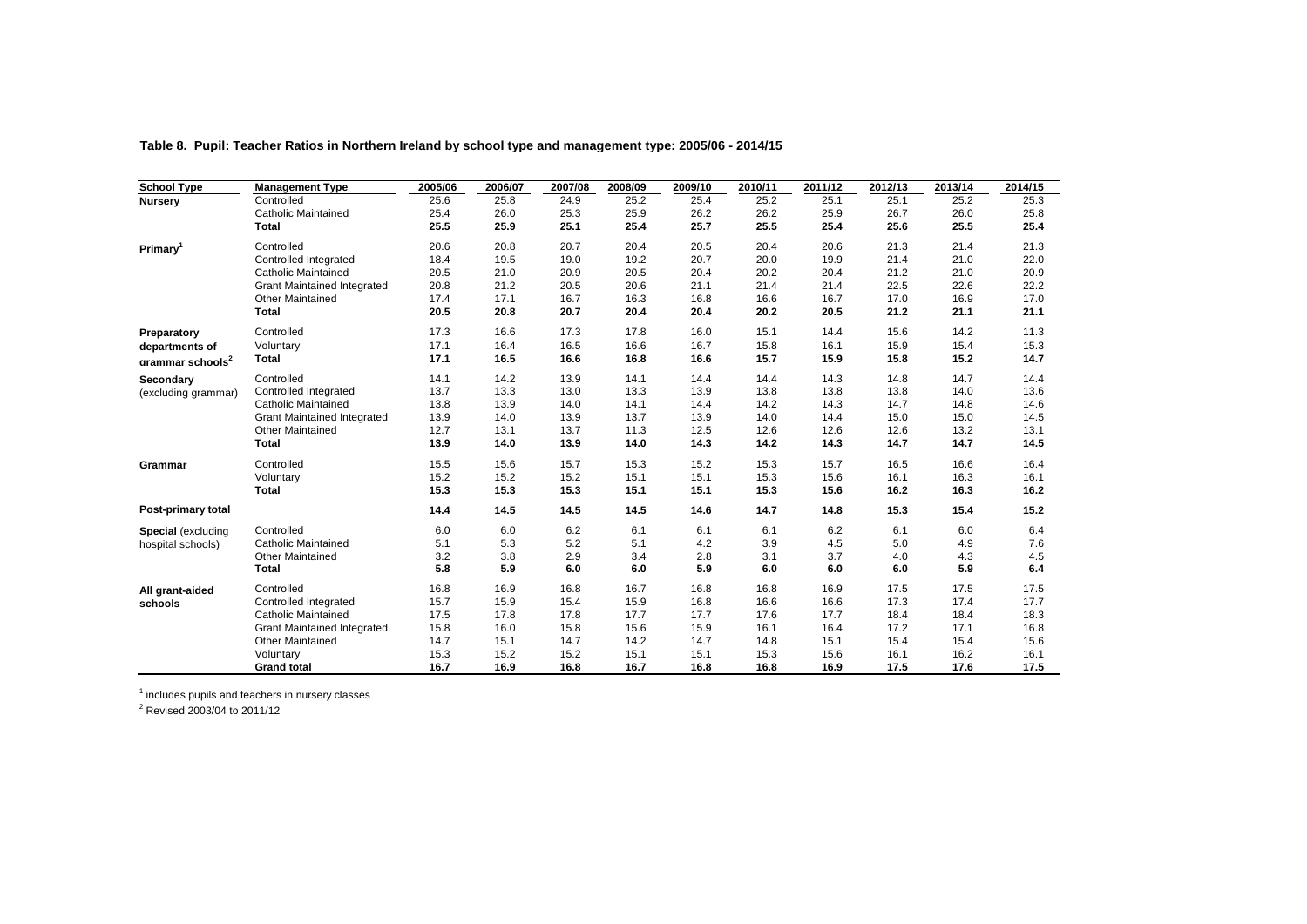| School type            | <b>Management type</b>             | <b>Belfast</b> | Western | <b>North</b><br>Eastern | <b>South</b><br>Eastern | <b>Southern</b> | <b>Total</b> |
|------------------------|------------------------------------|----------------|---------|-------------------------|-------------------------|-----------------|--------------|
| <b>Nursery</b>         | Controlled                         | 26.0           | 26.6    | 22.9                    | 25.6                    | 26.0            | 25.3         |
|                        | <b>Catholic Maintained</b>         | 25.5           |         | 25.6                    | 26.1                    | 26.3            | 25.8         |
|                        | <b>Total</b>                       | 25.7           | 26.6    | 23.2                    | 25.9                    | 26.1            | 25.4         |
| Primary <sup>1</sup>   | Controlled                         | 20.5           | 20.3    | 21.4                    | 21.9                    | 21.5            | 21.3         |
|                        | Controlled Integrated              | 22.4           | 11.3    | 20.3                    | 24.0                    | 23.1            | 22.0         |
|                        | Catholic Maintained                | 19.8           | 20.9    | 21.0                    | 20.8                    | 21.5            | 20.9         |
|                        | <b>Grant Maintained Integrated</b> | 23.7           | 20.9    | 22.6                    | 22.3                    | 22.6            | 22.2         |
|                        | Other Maintained                   | 17.6           | 16.7    | 14.1                    | 16.9                    | 19.2            | 17.0         |
|                        | <b>Total</b>                       | 20.1           | 20.6    | 21.1                    | 21.6                    | 21.5            | 21.1         |
| Preparatory            | Controlled                         |                |         |                         | 11.3                    |                 | 11.3         |
| departments of         | Voluntary                          | 14.3           |         |                         | 18.3                    | 13.3            | 15.3         |
| grammar schools        | <b>Total</b>                       | 14.3           |         | ٠                       | 15.6                    | 13.3            | 14.7         |
| Secondary              | Controlled                         | 14.2           | 14.7    | 14.3                    | 14.3                    | 14.6            | 14.4         |
| (excluding grammar)    | Controlled Integrated              |                |         | 12.2                    | 15.2                    | 11.6            | 13.6         |
|                        | Catholic Maintained                | 14.8           | 14.3    | 14.8                    | 14.2                    | 14.7            | 14.6         |
|                        | <b>Grant Maintained Integrated</b> | 14.9           | 14.5    | 13.9                    | 14.4                    | 15.5            | 14.5         |
|                        | <b>Other Maintained</b>            | 13.1           |         |                         |                         |                 | 13.1         |
|                        | <b>Total</b>                       | 14.6           | 14.4    | 14.3                    | 14.4                    | 14.7            | 14.5         |
| <b>Grammar schools</b> | Controlled                         | 16.5           | 15.4    | 16.7                    | 16.7                    | 16.2            | 16.4         |
|                        | Voluntary                          | 16.4           | 15.9    | 16.3                    | 15.9                    | 16.0            | 16.1         |
|                        | <b>Total</b>                       | 16.4           | 15.8    | 16.4                    | 16.2                    | 16.0            | 16.2         |
| Post-primary total     |                                    | 15.6           | 15.0    | 15.1                    | 15.1                    | 15.1            | 15.2         |
| Special (excluding     | Controlled                         | 6.6            | 6.3     | 6.5                     | 6.3                     | 6.3             | 6.4          |
| hospital schools)      | Catholic Maintained                | 7.6            |         |                         |                         |                 | 7.6          |
|                        | <b>Other Maintained</b>            |                |         | 4.5                     |                         |                 | 4.5          |
|                        | <b>Total</b>                       | 6.8            | 6.3     | 6.3                     | 6.3                     | 6.3             | 6.4          |
| All grant-aided        | Controlled                         | 16.6           | 16.7    | 17.7                    | 17.9                    | 17.8            | 17.5         |
| schools                | Controlled Integrated              | 22.4           | 11.3    | 16.5                    | 18.9                    | 13.5            | 17.7         |
|                        | Catholic Maintained                | 17.6           | 18.2    | 18.2                    | 18.6                    | 18.7            | 18.3         |
|                        | <b>Grant Maintained Integrated</b> | 16.8           | 16.5    | 16.1                    | 16.5                    | 18.7            | 16.8         |
|                        | Other Maintained                   | 15.7           | 16.7    | 11.4                    | 16.9                    | 19.2            | 15.6         |
|                        | Voluntary                          | 16.3           | 15.9    | 16.3                    | 16.0                    | 16.0            | 16.1         |
|                        | <b>Grand total</b>                 | 16.9           | 17.3    | 17.5                    | 17.8                    | 18.0            | 17.5         |

**Table 9. Pupil: Teacher Ratios in Northern Ireland by former Education and Library Board area, school type and management type: 2014/15**

<sup>1</sup> includes pupils and teachers in nursery classes

- indicates no schools in this category